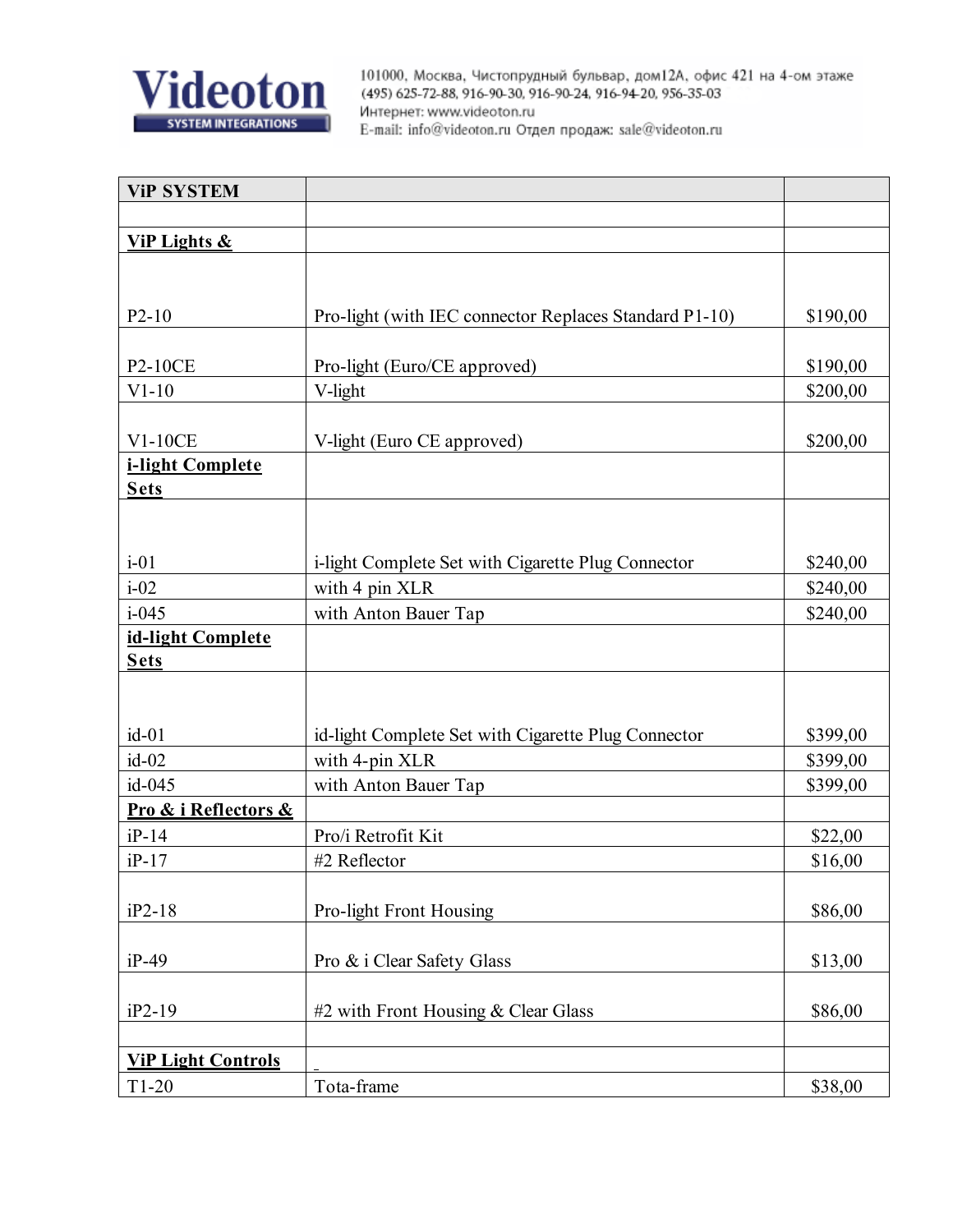

|                 | Tota/Omni Gels (Packs of 5)         | \$21,00 |
|-----------------|-------------------------------------|---------|
| $T1-25$         | Tota-brella Standard/Silver         | \$38,00 |
| $T1-26$         | Tota-brella Special/White           | \$32,00 |
| $T1-34$         | Tota-tatch $(1)$                    | \$20,00 |
| $T1-50$         | Flexi-shaft $(2)$                   | \$42,00 |
| $T1-52$         | Tota-flag                           | \$32,00 |
| $ViP-50$        | Flag-link                           | \$10,00 |
| $GF-10$         | Tota/Omni Gel File                  | \$24,00 |
| Pro & i Light   |                                     |         |
| <b>Controls</b> |                                     |         |
| $iP-20$         | ViP 4-Way Barndoor                  | \$50,00 |
| $iP-25$         | 2-Way Barndoor                      | \$31,00 |
| $iP-21$         | <b>Barndoor Frame</b>               | \$17,00 |
| $iP-22$         | Expandable Rectangular Leaf         | \$14,00 |
| $iP-23$         | Expandable Triangular Leaf          | \$14,00 |
| $iP-24$         | Non-expandable Leaf                 | \$10,00 |
| $CL-15$         | Gel-jawz (Pkg of 8)                 | \$17,00 |
| $iP-30$         | Swing-in Accessory Holder           | \$19,00 |
| $iP-35$         | Pro & i Focus Knob Extension        | \$10,00 |
| $iP-40$         | Pro & i Gel Frame                   | \$25,00 |
|                 | Pro $\&$ i Gels (Packs of 5)        | \$9,00  |
| $iP-50H$        | Diffused Glass with Holder          | \$30,00 |
| $iP-50$         | Diffused Glass Only                 | \$17,00 |
| $iP-51H$        | Dichroic Filter with Holder         | \$63,00 |
| $iP-51$         | Dichroic Filter Only                | \$47,00 |
| $iP-52H$        | Pro & i Prismatic Glass with Holder | \$28,00 |
| $iP-52$         | Prismatic Glass Only                | \$13,00 |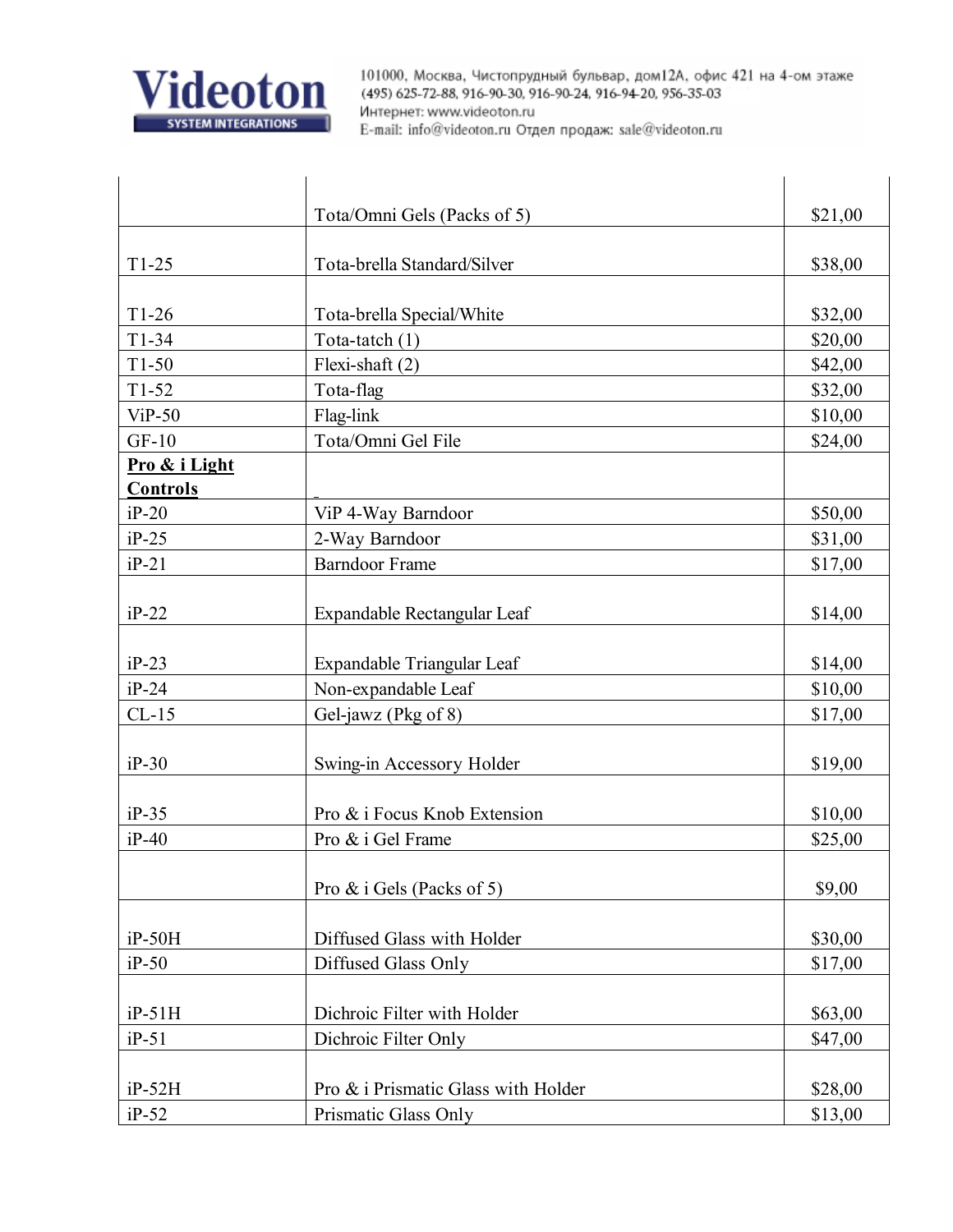

| $iP-53$                 | Snoot                             | \$70,00  |
|-------------------------|-----------------------------------|----------|
| $iP-54H$                | Full Scrim with Holder            | \$21,00  |
| $iP-54$                 | Full Scrim Only                   | \$7,00   |
| $iP-55H$                | Half Scrim with Holder            | \$21,00  |
| $iP-55$                 | Half Scrim Only                   | \$7,00   |
|                         |                                   |          |
| $iP-56H$                | Graduated Scrim with Holder       | \$24,00  |
| $iP-56$                 | Graduated Scrim Only              | \$10,00  |
| Pro & i Camera          |                                   |          |
| <b>Mounts</b>           |                                   |          |
| $ViP-36$                | L-link                            | \$16,00  |
| $ViP-37$                | Low-link                          | \$10,00  |
| $ViP-38$                | Stud-link                         | \$10,00  |
| $ViP-41$                | Cam-link                          | \$12,00  |
|                         |                                   |          |
| $ViP-41L$               | Cam-link and Low-link             | \$18,00  |
| $ViP-41S$               | Cam-link & Stud-link              | \$19,00  |
| <b>ViP Mounts</b>       |                                   |          |
| <b>UN-33</b>            | Uni-Stand                         | \$106,00 |
| <b>UN-55</b>            | Uni TO Stand                      | \$112,00 |
| $ViP-35S$               | Vipod with Stud-link              | \$24,00  |
| $ViP-35$                | Vipod (only)                      | \$18,00  |
| $ViP-39$                | Stand-link                        | \$13,00  |
| $ViP-42$                | Handle & Low-link                 | \$35,00  |
| $ViP-43$                | Handle & Stud-link                | \$35,00  |
| $T1-30$                 | Tota-clamp                        | \$34,00  |
| $T1-32$                 | Tota-mount                        | \$50,00  |
| $GT-12$                 | Gaffer Tape (12 yds.)             | \$18,00  |
| GT-30                   | Gaffer Tape (30 yds.)             | \$34,00  |
| $CM-20$                 | Scissor-mount (2)                 | \$27,00  |
|                         |                                   |          |
| $CM-21$                 | Gridlock (Scissor-mount w/L-link) | \$22,00  |
| $F1-30$                 | Lobo                              | \$42,00  |
| $F1-40$                 | Lobo Arm                          | \$30,00  |
| $CM-50$                 | Safety Cable (3)                  | \$27,00  |
| <b>ViP Cables &amp;</b> |                                   |          |
| <b>Connectors</b>       |                                   |          |
|                         | <b>Pro-light Connectors</b>       |          |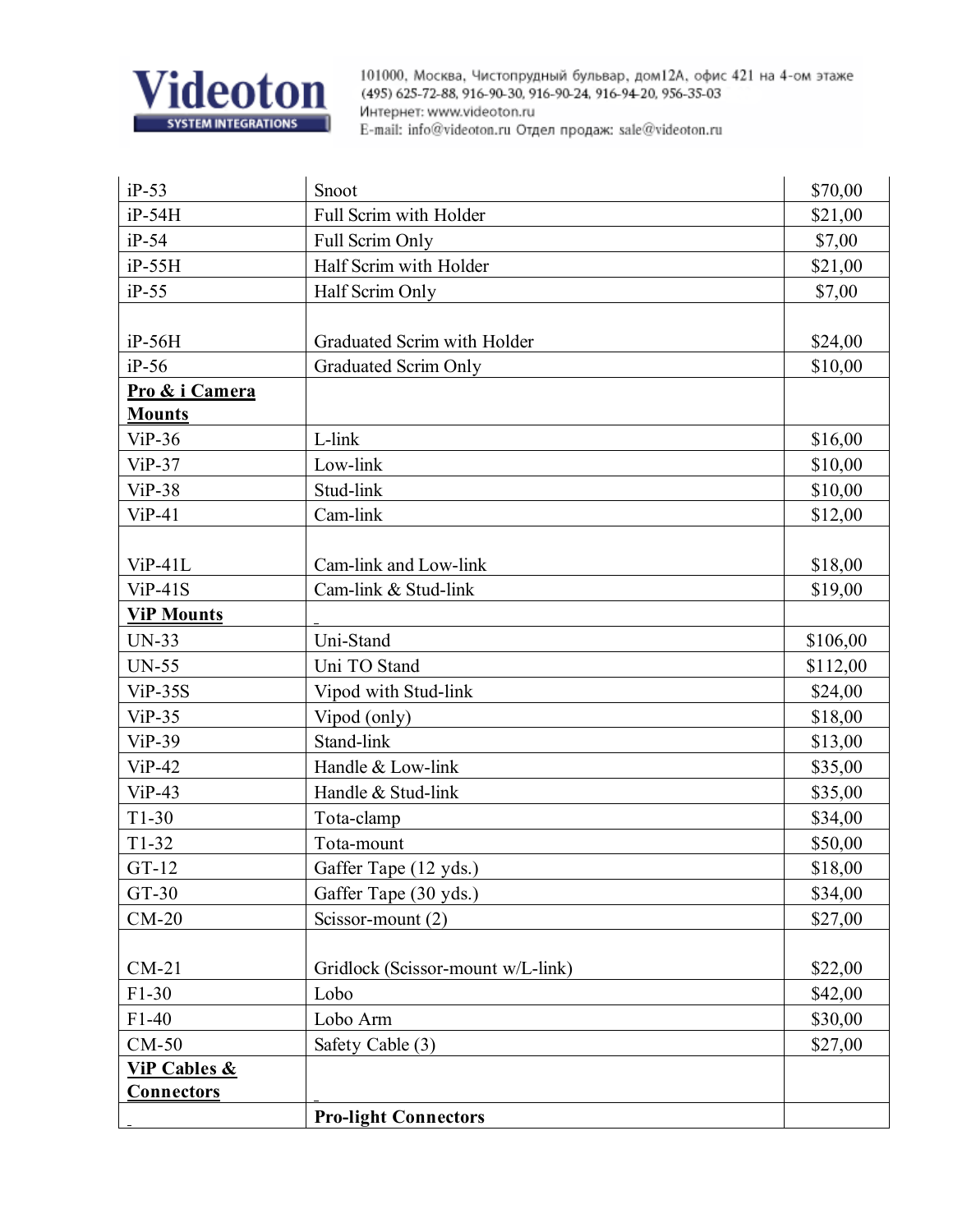

| P1-80                             | 12' Pro Cable (for P1-10)           | \$20,00  |
|-----------------------------------|-------------------------------------|----------|
|                                   |                                     |          |
| P <sub>2</sub> -80                | 12' Pro Cable with IEC connector    | \$20,00  |
| P <sub>2</sub> -801               | 12' Pro Euro Cable                  | \$29,00  |
| P2-802                            | 12' Pro UK Cable                    | \$29,00  |
|                                   |                                     |          |
| P <sub>1</sub> -8 <sub>1</sub>    | $2$ -pin 30v Cable (for P1-10)      | \$53,00  |
| P2-81                             | 1' 2-pin 30v Cable                  | \$53,00  |
| P1-82                             | $1'$ 4-pin XLR Cable (for P1-10)    | \$29,00  |
| P2-82                             | 1' 4-pin XLR Cable                  | \$29,00  |
|                                   |                                     |          |
| P <sub>2</sub> -85                | 1' 12y Cigarette Lighter Cable      | \$29,00  |
|                                   |                                     |          |
| O1-82                             | Cigarette Lighter Adaptor           | \$8,00   |
| i & id light                      |                                     |          |
| <b>Connectors &amp;</b>           |                                     |          |
| $i-85$                            | Cig. Lighter 10' Extension Cable    | \$13,00  |
| $i-86$                            | Anton Bauer Battery Tap             | \$35,00  |
| K4CC                              | Cable Clips (10)                    | \$9,00   |
| <b>KCC</b>                        | Cable Clips (40)                    | \$19,00  |
|                                   |                                     |          |
| <b>TOTA/OMNI</b><br><b>SYSTEM</b> |                                     |          |
|                                   |                                     |          |
| Tota/0mni-lights &                |                                     |          |
| T1-10E                            | Tota-light®                         | \$200,00 |
| O1-10E                            | Omni-light (standard)               | \$235,00 |
| $O1-12$                           | Omni-light 12v                      | \$269,00 |
| $O1-13$                           | Omni-light 30v                      | \$299,00 |
| <b>Protective Screens</b>         |                                     |          |
| $T1-19$                           | <b>Tota-light Protective Screen</b> | \$12,00  |
| $O1-19$                           | Omni-light Protective Screen        | \$12,00  |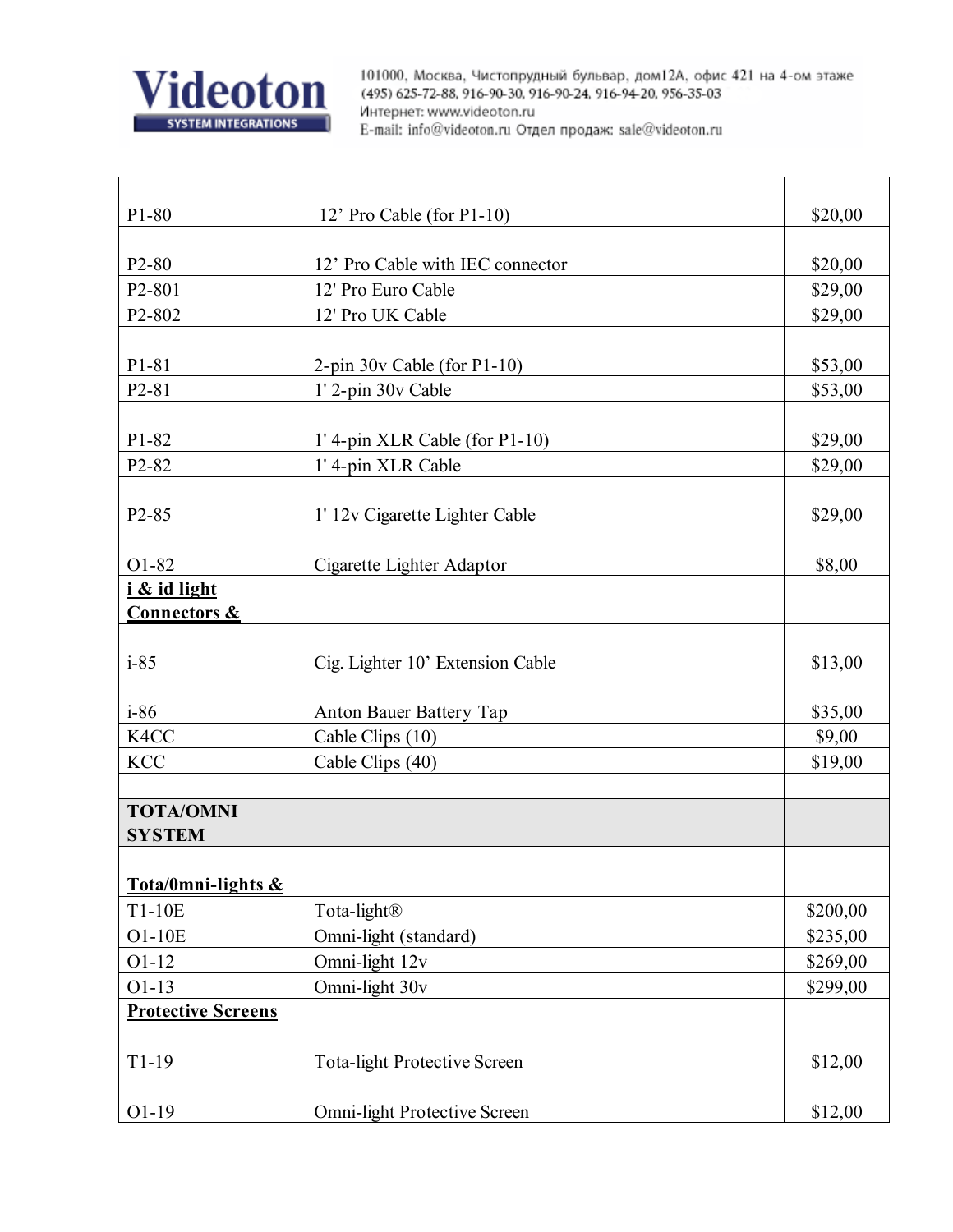

| <b>Omni Reflectors</b>     |                             |          |
|----------------------------|-----------------------------|----------|
| $O1-15$                    | #1 Reflector                | \$24,00  |
| $O1-16$                    | #2 Reflector                | \$24,00  |
| $O1-17$                    | #3 Reflector                | \$24,00  |
| Tota/Omni Light            |                             |          |
| <b>Controls</b>            |                             |          |
| $T1-20$                    | Tota-frame                  | \$38,00  |
|                            |                             |          |
|                            | Tota/Omni Gels (Packs of 5) | \$21,00  |
|                            |                             |          |
| $T1-25$                    | Tota-brella Standard/Silver | \$38,00  |
|                            |                             |          |
| $T1-26$                    | Tota-brella Special/White   | \$32,00  |
| $T1-50$                    | Flexi-shaft                 | \$42,00  |
| $T1-52$                    | Tota-flag                   | \$32,00  |
| $T1-54$                    | Tota-flector                | \$40,00  |
| $GF-10$                    | Tota/Omni Gel File          | \$24,00  |
| <b>Tota Light Controls</b> |                             |          |
| $T1-24$                    | Tota-shade (4)              | \$93,00  |
| $T1-21$                    | Tota-shade (1)              | \$25,00  |
| $T1-34$                    | Tota-tatch (1)              | \$20,00  |
| <b>Omni Light</b>          |                             |          |
| <b>Controls</b>            |                             |          |
| $O1-20$                    | Complete Barndoor           | \$89,00  |
| $O1-21$                    | <b>Barndoor Frame</b>       | \$51,00  |
| O1-22                      | Rectangular Leaf            | \$20,00  |
| $O1-23$                    | Triangular Leaf             | \$20,00  |
| $CL-15$                    | Gel -Jawz $(8)$             | \$17,00  |
| $O1-50$                    | <b>Diffused Glass</b>       | \$47,00  |
| $O1 - 51$                  | Dichroic Filter             | \$127,00 |
| O1-52                      | <b>Clear Glass</b>          | \$44,00  |
| $O1-53$                    | Snoot                       | \$87,00  |
| O1-532                     | Omni Narrow Snoot           | \$111,00 |
| $O1 - 54$                  | Full Scrim                  | \$21,00  |
| $O1-55$                    | Half Scrim                  | \$21,00  |
| O1-56                      | <b>Graduated Scrim</b>      | \$25,00  |
| O1-57                      | Cookaloris                  | \$29,00  |
| <b>Tota/Omni Mounts</b>    |                             |          |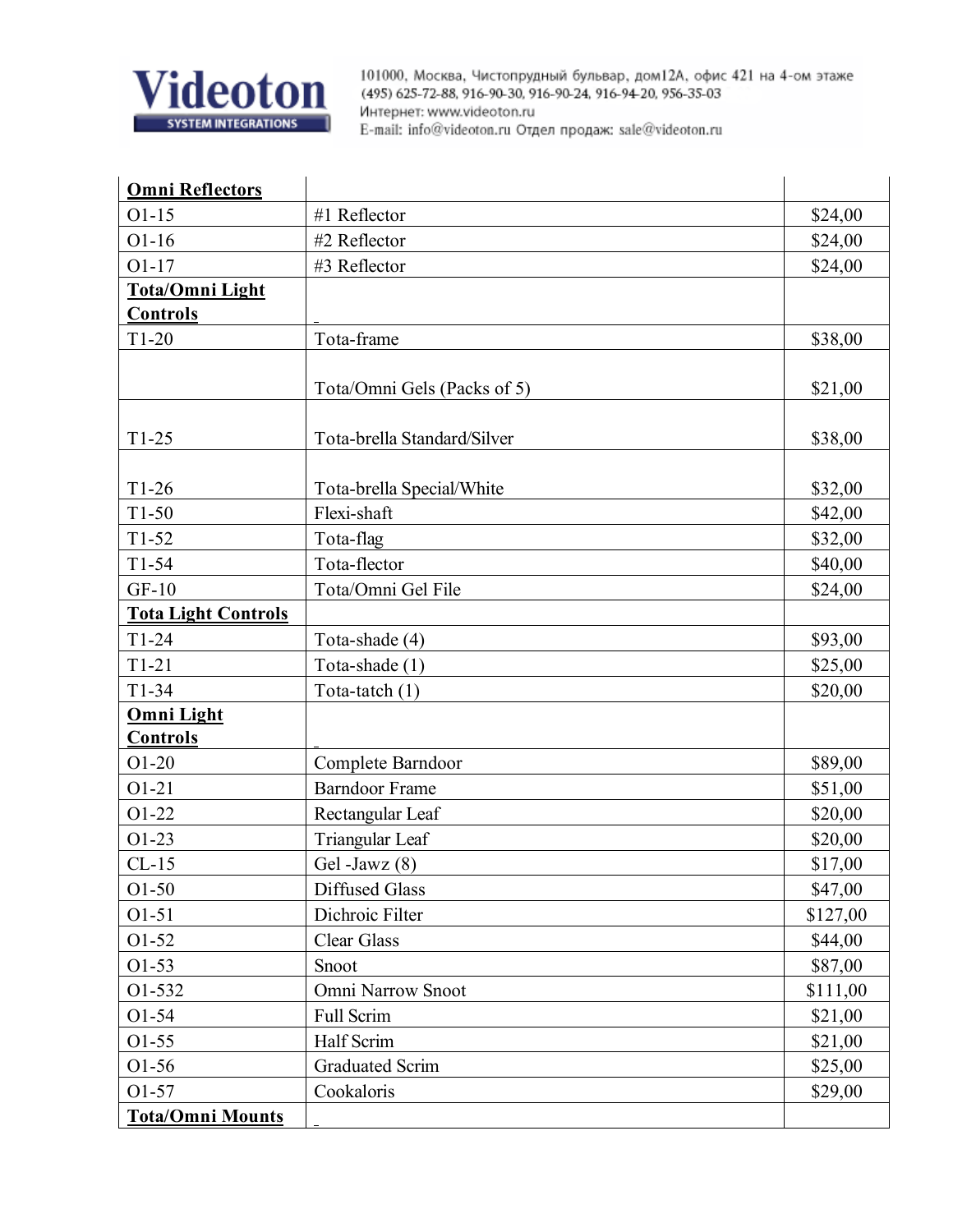

| $O1-33$                  | Omni-stand                 | \$124,00 |
|--------------------------|----------------------------|----------|
| <b>UN-55</b>             | Uni TO Stand               | \$112,00 |
| $T1-30$                  | Tota-clamp                 | \$34,00  |
| $T1-32$                  | Tota-mount                 | \$50,00  |
| $T1-35$                  | Tota-daptor                | \$28,00  |
| $CM-20$                  | Scissor-mount (2)          | \$27,00  |
| $F1-30$                  | Lobo                       | \$42,00  |
| $F1-40$                  | Lobo Arm                   | \$30,00  |
| $CM-50$                  | Safety Cable (3)           | \$27,00  |
| Tota/Omni Cables         |                            |          |
| and Connectors &         |                            |          |
| $T1-80$                  | 16' Tota/Omni Cable        | \$42,00  |
|                          |                            |          |
| T1-801                   | Tota Eurocord 16 ft. (5m)  | \$54,00  |
|                          |                            |          |
| T1-802                   | Tota UK cord 16 ft. (5m)   | \$61,00  |
| T1-808                   | 10' Unswitched Cable       | \$36,00  |
| $O1-81$                  | 5' Omni 30v Cable          | \$83,00  |
|                          |                            |          |
| O1-82                    | Omni 12v Car Adaptor       | \$8,00   |
|                          |                            |          |
| <b>DP SYSTEM</b>         |                            |          |
|                          |                            |          |
| DP Light &               |                            |          |
| D2-10E                   | DP Light                   | \$276,00 |
| $D2-15$                  | #1 Reflector               | \$27,00  |
| $D2-17$                  | #3 Reflector               | \$27,00  |
|                          |                            |          |
| $D2-19$                  | DP Light Protective Screen | \$12,00  |
| <b>DP Light Controls</b> |                            |          |
| $D2-20$                  | Complete Barndoor          | \$106,00 |
| $D2-21$                  | <b>Barndoor Frame</b>      | \$54,00  |
| $D2-22$                  | Rectangular Leaf           | \$25,00  |
| $D2-23$                  | Triangular Leaf            | \$25,00  |
| D2-24                    | DP Frame                   | \$71,00  |
|                          | DP Gels (Packs of 5)       | \$25,00  |
|                          |                            |          |
| $D2-25$                  | DP Brella Standard/Silver  | \$64,00  |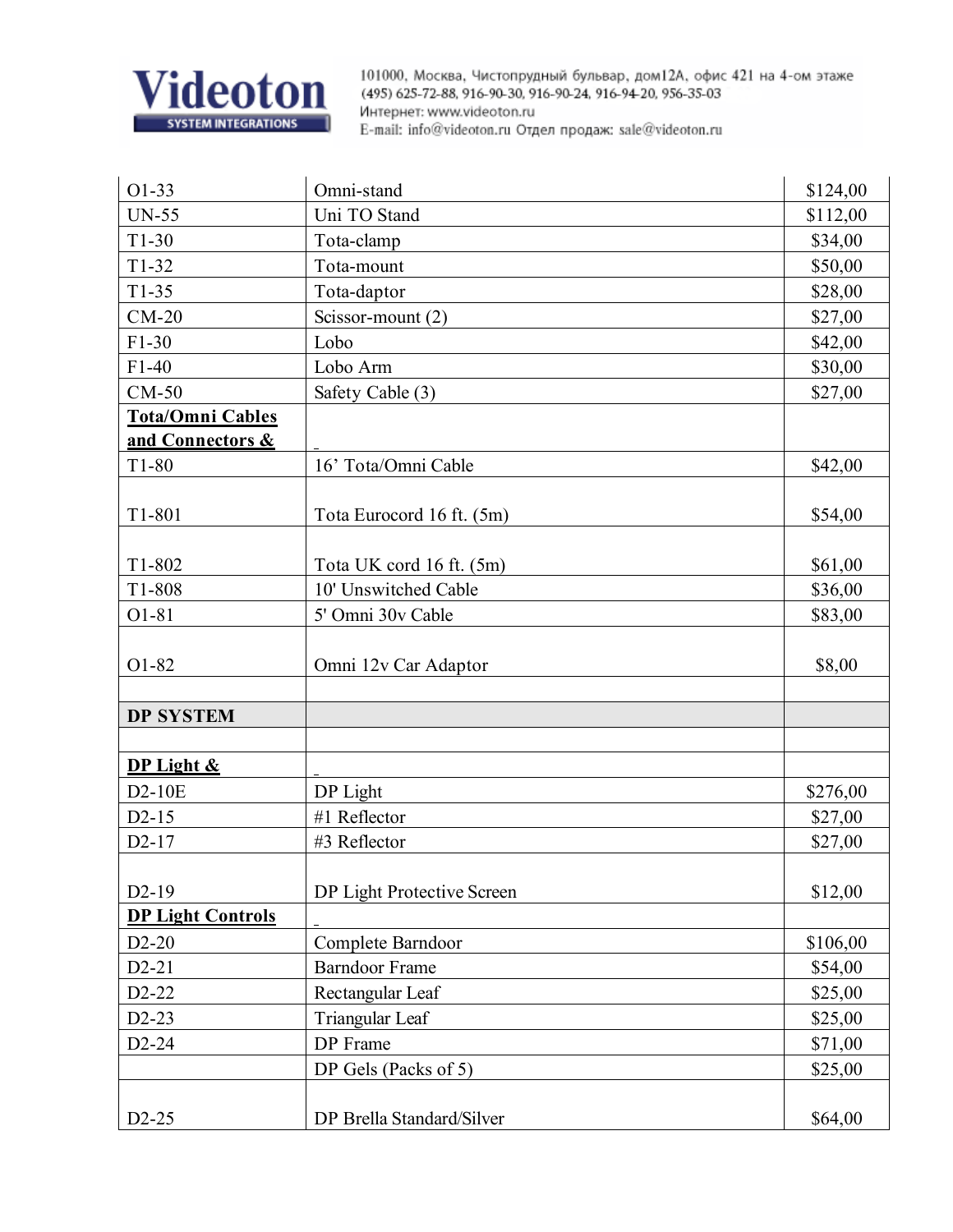

| $D2-26$                           | DP Brella Special/White   | \$51,00  |
|-----------------------------------|---------------------------|----------|
| $D2-50$                           | <b>Diffused Glass</b>     | \$50,00  |
| $D2-51$                           | Dichroic Filter           | \$172,00 |
| D <sub>2</sub> -52                | <b>Clear Glass</b>        | \$48,00  |
| $D2-53$                           | Snoot                     | \$108,00 |
| D2-532                            | <b>DP Narrow Snoot</b>    | \$118,00 |
| D <sub>2</sub> -54                | Full Scrim                | \$24,00  |
| D <sub>2</sub> -55                | Half Scrim                | \$24,00  |
| D <sub>2</sub> -56                | Graduated Scrim           | \$31,00  |
| D <sub>2</sub> -57                | Cookaloris                | \$27,00  |
| $GF-15$                           | DP Gel File               | \$30,00  |
| <b>DP Mounts</b>                  |                           |          |
| DT-33                             | KS Jr. Stand              | \$145,00 |
| <b>UN-66</b>                      | Uni Sr. Stand             | \$133,00 |
| <b>KS</b>                         | <b>KS</b> Stand           | \$169,00 |
| <b>KSA</b>                        | <b>KSA</b> Stand          | \$186,00 |
| $T1-30$                           | Tota-clamp                | \$34,00  |
| $ML-10$                           | Missing Link Clamp        | \$60,00  |
| $CM-50$                           | Safety Cable (3)          | \$27,00  |
| <b>DP Cables</b>                  |                           |          |
| $T1-80$                           | 16' Switched Cable #18/3  | \$42,00  |
| T1-801                            | Tota Eurocord 16 ft. (5m) | \$54,00  |
| T1-802                            | Tota UK cord 16 ft. (5m)  | \$61,00  |
| T1-808                            | 10' Unswitched Cable      | \$36,00  |
| <b>RIFA-LITE</b><br><b>SYSTEM</b> |                           |          |
| Rifa-lite &                       |                           |          |
| LC-44EXE                          | 235w Rifa eX-lite         | \$499,00 |
| LC-55EXE                          | 500w max. Rifa eX-lite    | \$725,00 |
| LC-66EXE                          | 650w max. Rifa eX-lite    | \$851,00 |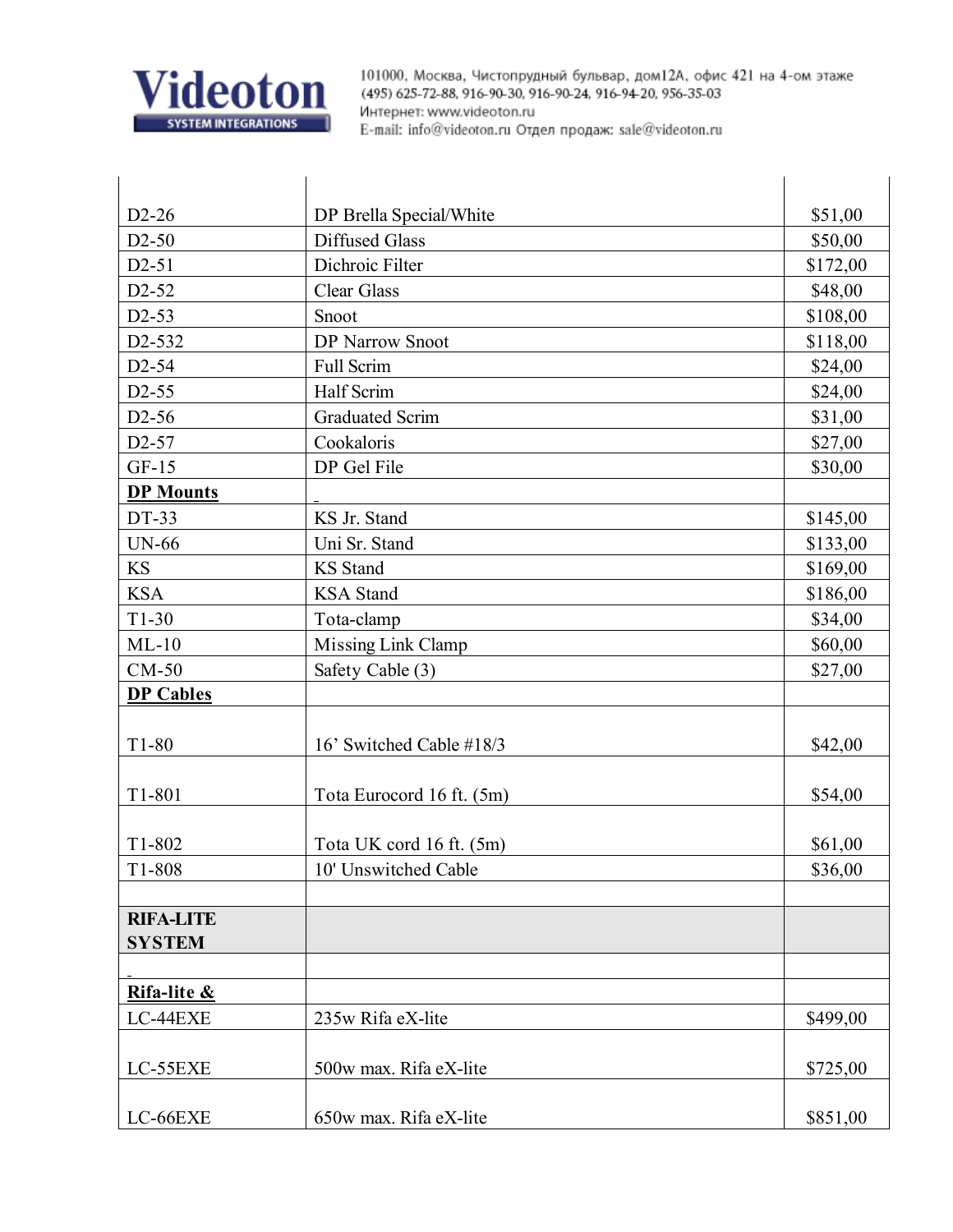

| LC-88EXE                   | 1000w max. Rifa eX-lite                                    | \$974,00 |
|----------------------------|------------------------------------------------------------|----------|
| <b>Standard &amp;</b>      |                                                            |          |
| <b>Accessory</b>           |                                                            |          |
| <b>Lampheads</b> (without  |                                                            |          |
| <b>Lamps</b> )             |                                                            |          |
|                            |                                                            |          |
|                            |                                                            |          |
|                            |                                                            |          |
|                            | Low wattage/voltage tungsten-halogen lamphead (supplied    |          |
| <b>TH-X300</b>             | w/Rifa eX 44, accessory head for 55, 66, $\&$ 88)          | \$85,00  |
|                            |                                                            |          |
|                            |                                                            |          |
|                            |                                                            |          |
|                            |                                                            |          |
|                            | Standard (replacement) tungsten-halogen lamphead (supplied |          |
| TH-X1000                   | w/Rifa eX 55, 66, $\&$ 88; can't be used w/Rifa eX 44      | \$109,00 |
|                            |                                                            |          |
|                            |                                                            |          |
|                            | 1 lamp accessory head (screw-thread); fluorescent & low    |          |
| FLO-X1                     | wattage incandescent                                       | \$85,00  |
|                            |                                                            |          |
| FLO-X3                     | 3 lamp accessory head (screw-thread); fluorescent only     | \$182,00 |
|                            |                                                            |          |
| <b>Rifa Light Controls</b> |                                                            |          |
|                            |                                                            |          |
| <b>Standard</b>            |                                                            |          |
| Replacement                |                                                            |          |
| <b>Diffusers</b>           |                                                            |          |
|                            |                                                            |          |
| $LC-44D$                   | Standard Diffuser for LC-44                                | \$80,00  |
|                            |                                                            |          |
| $LC-55D$                   | Standard Diffuser for LC-55                                | \$127,00 |
| $LC-66D$                   | Standard Diffuser for LC-66                                | \$197,00 |
|                            |                                                            |          |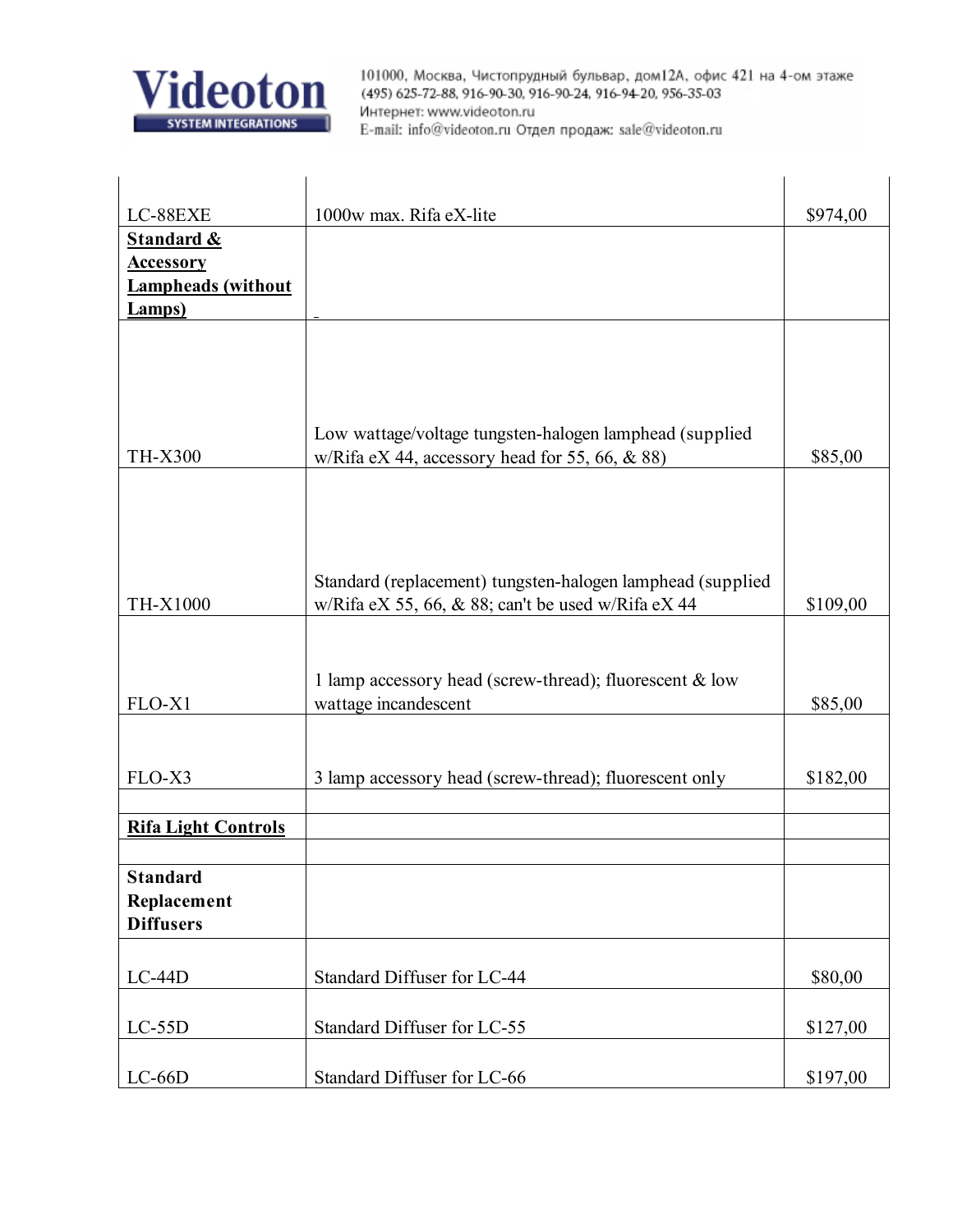

| $LC-88D$                                            | Standard Diffuser for LC-88 | \$229,00 |
|-----------------------------------------------------|-----------------------------|----------|
| <b>Lowel Soft Egg</b>                               |                             |          |
| Crates™                                             |                             |          |
| $LC-44EC/30$                                        | 30° Egg Crate for LC-44     | \$271,00 |
| LC-55EC/30                                          | 30° Egg Crate for LC-55     | \$318,00 |
| LC-66EC/30                                          | 30° Egg Crate for LC-66     | \$387,00 |
| LC-88EC/30                                          | 30° Egg Crate for LC-88     | \$456,00 |
| LC-44EC/40                                          | 40° Egg Crate for LC-44     | \$225,00 |
| LC-55EC/40                                          | 40° Egg Crate for LC-55     | \$260,00 |
| LC-66EC/40                                          | 40° Egg Crate for LC-66     | \$306,00 |
| LC-88EC/40                                          | 40° Egg Crate for LC-88     | \$370,00 |
| LC-44EC/50                                          | 50° Egg Crate for LC-44     | \$196,00 |
| LC-55EC/50                                          | 50° Egg Crate for LC-55     | \$231,00 |
| $LC-66EC/50$                                        | 50°Egg Crate for LC-66      | \$277,00 |
| LC-88EC/50                                          | 50° Egg Crate for LC-88     | \$329,00 |
| <b>Rifa Davlight Gel</b><br><b>Sets(Packs of 3)</b> |                             |          |
| $LC-47$                                             | Daylight Gel Set for LC-44  | \$36,00  |
| $LC-57$                                             | Daylight Gel Set for LC-55  | \$120,00 |
| $LC-67$                                             | Daylight Gel Set for LC-66  | \$98,00  |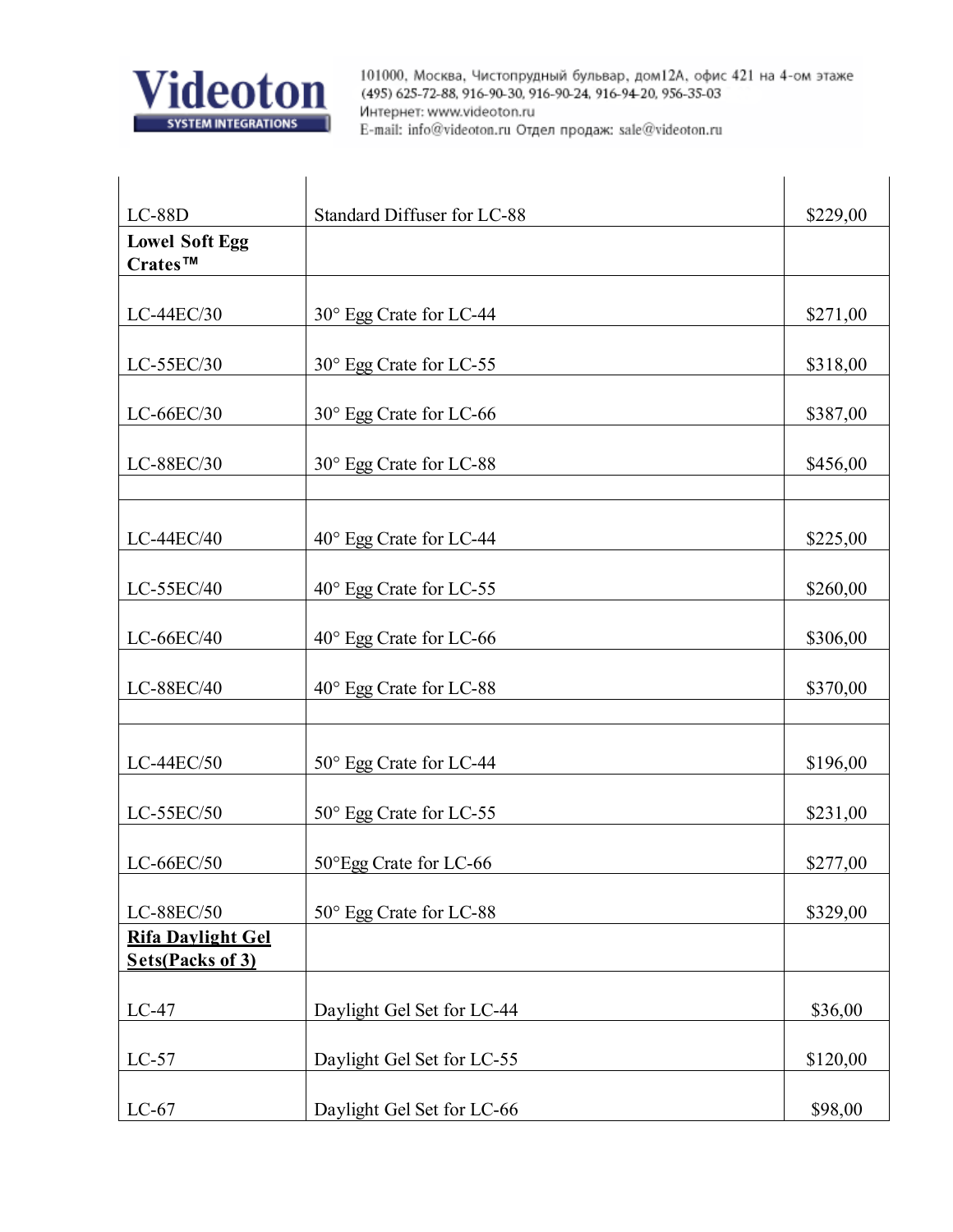

| $LC-87$                        | Daylight Gel Set for LC-88            | \$123,00 |
|--------------------------------|---------------------------------------|----------|
| <b>Rifa-lite Mounts</b>        |                                       |          |
| $LC-30$                        | <b>Balance Bar</b>                    | \$45,00  |
| DT-33                          | KS Jr. Stand                          | \$145,00 |
| <b>UN-55</b>                   | Uni TO Stand                          | \$112,00 |
| KS                             | <b>KS</b> Stand                       | \$169,00 |
| <b>KSA</b>                     | <b>KSA</b> Stand                      | \$186,00 |
| $T1-30$                        | Tota-clamp                            | \$34,00  |
| $CM-50$                        | Safety Cable (3)                      | \$54,00  |
| K4CC                           | Cable Clips (10)                      | \$9,00   |
| <b>KCC</b>                     | Cable Clips (40)                      | \$19,00  |
| <b>Rifa-lite Cables</b>        |                                       |          |
|                                |                                       |          |
| $T1-80$                        | 16' Switched Cable #18/3              | \$42,00  |
|                                |                                       |          |
| T1-801                         | Tota Eurocord 16 ft. (5m)             | \$54,00  |
|                                |                                       |          |
| T1-802                         | Tota UK cord 16 ft. (5m)              | \$61,00  |
| T1-808                         | 10' Unswitched Cable                  | \$36,00  |
| O1-81                          | 5' Omni 30V Cable                     | \$83,00  |
|                                |                                       |          |
| O1-82                          | Omni 12v Car Adaptor                  | \$16,00  |
|                                |                                       |          |
| R <sub>2</sub> -8 <sub>2</sub> | 1' 4 pin XLR Switched Cable           | \$38,00  |
|                                |                                       |          |
| $R2-85$                        | 1' 12v Switched Cigarette/Car Cable   | \$38,00  |
|                                |                                       |          |
| <b>LOWEL EGO</b>               |                                       |          |
|                                |                                       |          |
|                                |                                       |          |
| Lowel ego light                |                                       |          |
|                                |                                       |          |
| E1-10E                         | Complete Lowel Ego CE(220/240v) Model | \$188,00 |
|                                |                                       |          |
| Lowel ego control              |                                       |          |
| $E1-20$                        | Lowel Ego- Sweep                      | \$44,00  |
| Lowel ego set                  |                                       |          |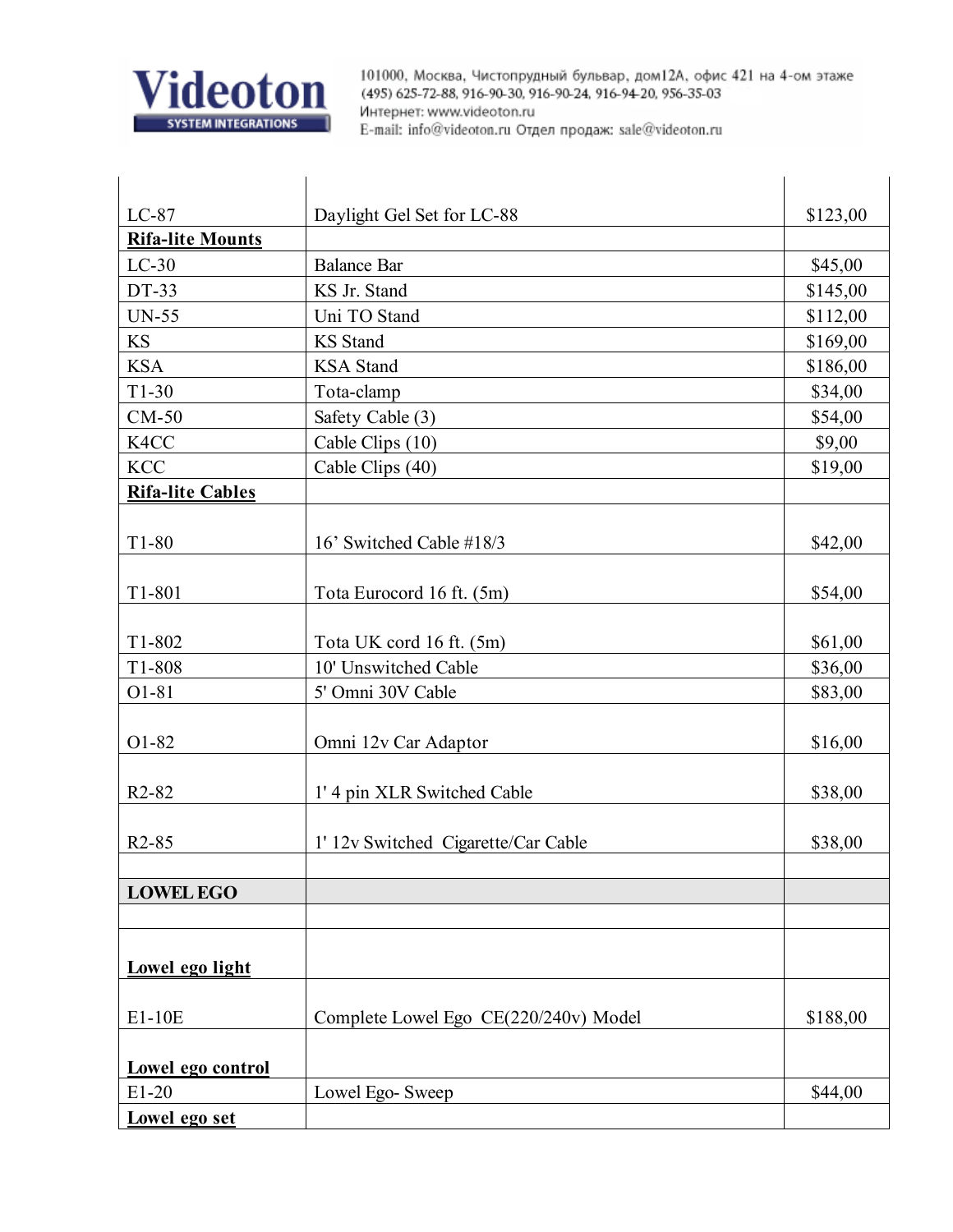

| E1-92E                    | Lowel Ego 2 Light Set CE(220/240v) Model | \$403,00   |
|---------------------------|------------------------------------------|------------|
|                           |                                          |            |
| <b>CASELITE</b>           |                                          |            |
| <b>SYSTEM</b>             |                                          |            |
| <b>Caselites</b>          |                                          |            |
|                           |                                          |            |
| CF-20CE                   | Caselite2 (Euro/CE approved)             | \$1 335,00 |
| CF-40CE                   | Caselite4 (Euro/CE approved)             | \$1 770,00 |
| <b>Optional</b>           |                                          |            |
| <b>Components</b>         |                                          |            |
| $CL-85$                   | Caselite Lampak                          | \$236,00   |
| <b>Supplied</b>           |                                          |            |
| <b>Components</b>         |                                          |            |
| $CF-22$                   | Caselite2 Egg Crate                      | \$46,00    |
| $CF-42$                   | Caselite4 Egg Crate                      | \$53,00    |
| $CF-21$                   | Caselite2 Barndoor/Intensifier           | \$51,00    |
| $CF-41$                   | Caselite4 Barndoor/Intensifier           | \$57,00    |
| $CF-35$                   | <b>Mounting Plate</b>                    | \$89,00    |
|                           |                                          |            |
| $CF-36$                   | <b>Stand-fitting Tilt Bracket Mount</b>  | \$102,00   |
| $CL-15$                   | Gel-jawz $(8)$                           | \$17,00    |
| <b>Caselite Mounts</b>    |                                          |            |
| <b>UN-66</b>              | Uni Sr. Stand                            | \$133,00   |
| <b>Caselite AC Cables</b> |                                          |            |
| $T1-80$                   | 16' Power cable (switched)               | \$42,00    |
|                           |                                          |            |
| T1-801                    | Tota Eurocord 16 ft. (5m)                | \$54,00    |
| T1-802                    | Tota UK cord 16 ft. (5m)                 | \$61,00    |
| T1-808                    | 10' Power cable (un-switched)            |            |
|                           |                                          | \$36,00    |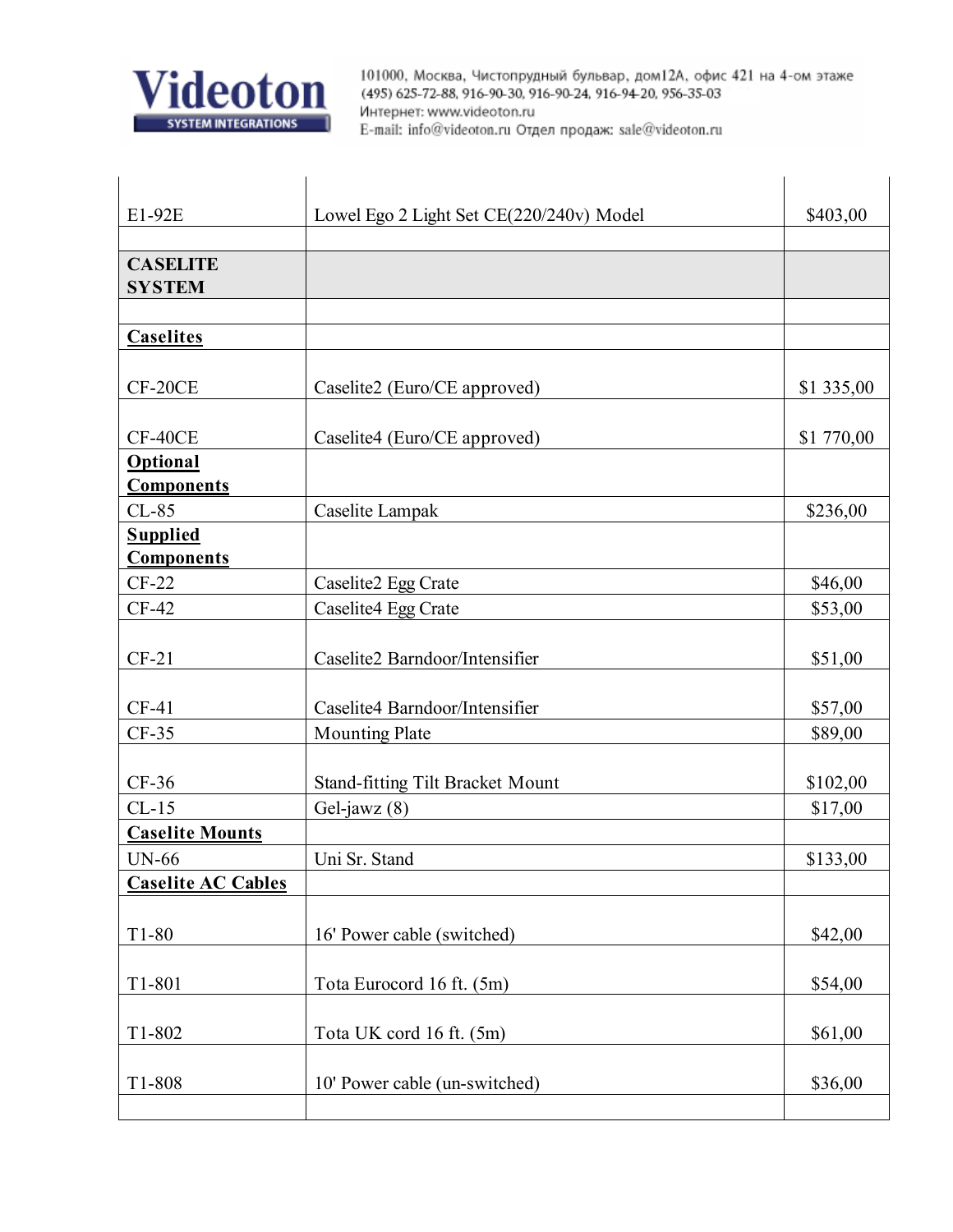

| <b>LOWELSCANDLES</b><br><b>SYSTEM</b>         |                                    |            |
|-----------------------------------------------|------------------------------------|------------|
|                                               |                                    |            |
| <b>LowelScandles</b><br><b>Lights</b>         |                                    |            |
| LSF-05DA                                      | LowelScandles & C/Cone, Daylight   | \$1 669,00 |
| LSF-05TU                                      | LowelScandles & C/Cone, Tungsten   | \$1 669,00 |
| LSF-10DA                                      | LowelScandles Light Daylight       | \$1 455,00 |
| LSF-10TU                                      | LowelScandles Light Tungsten       | \$1 455,00 |
| <b>LowelScandles</b><br><b>Components</b>     |                                    |            |
| $LSF-13$                                      | LowelScandles Body Only            | \$1 109,00 |
| LSF-212                                       | 12" Polycarbonate Lamp Shield      | \$237,00   |
| <b>LSF-208</b>                                | 8" Polycarbonate Lamp Shield       | \$223,00   |
| <b>LowelScandles Light</b><br><b>Controls</b> |                                    |            |
| $LSF-15$                                      | Collapsible Cone w/ front diffuser | \$243,00   |
| $LSF-17$                                      | Aluminum Cone Reflector            | \$219,00   |
| <b>LowelScandles</b><br><b>Mounts</b>         |                                    |            |
| <b>UN-66</b>                                  | Uni Sr. Stand                      | \$133,00   |
| DT-33                                         | KS Jr. Stand                       | \$145,00   |
| <b>KS</b>                                     | <b>KS</b> Stand                    | \$169,00   |
| <b>KSA</b>                                    | <b>KSA</b> Stand                   | \$186,00   |
| $T1-30$                                       | Tota-clamp                         | \$34,00    |
| $CM-50$                                       | Safety Cable (3)                   | \$27,00    |
| <b>LowelScandles</b><br><b>Cables</b>         |                                    |            |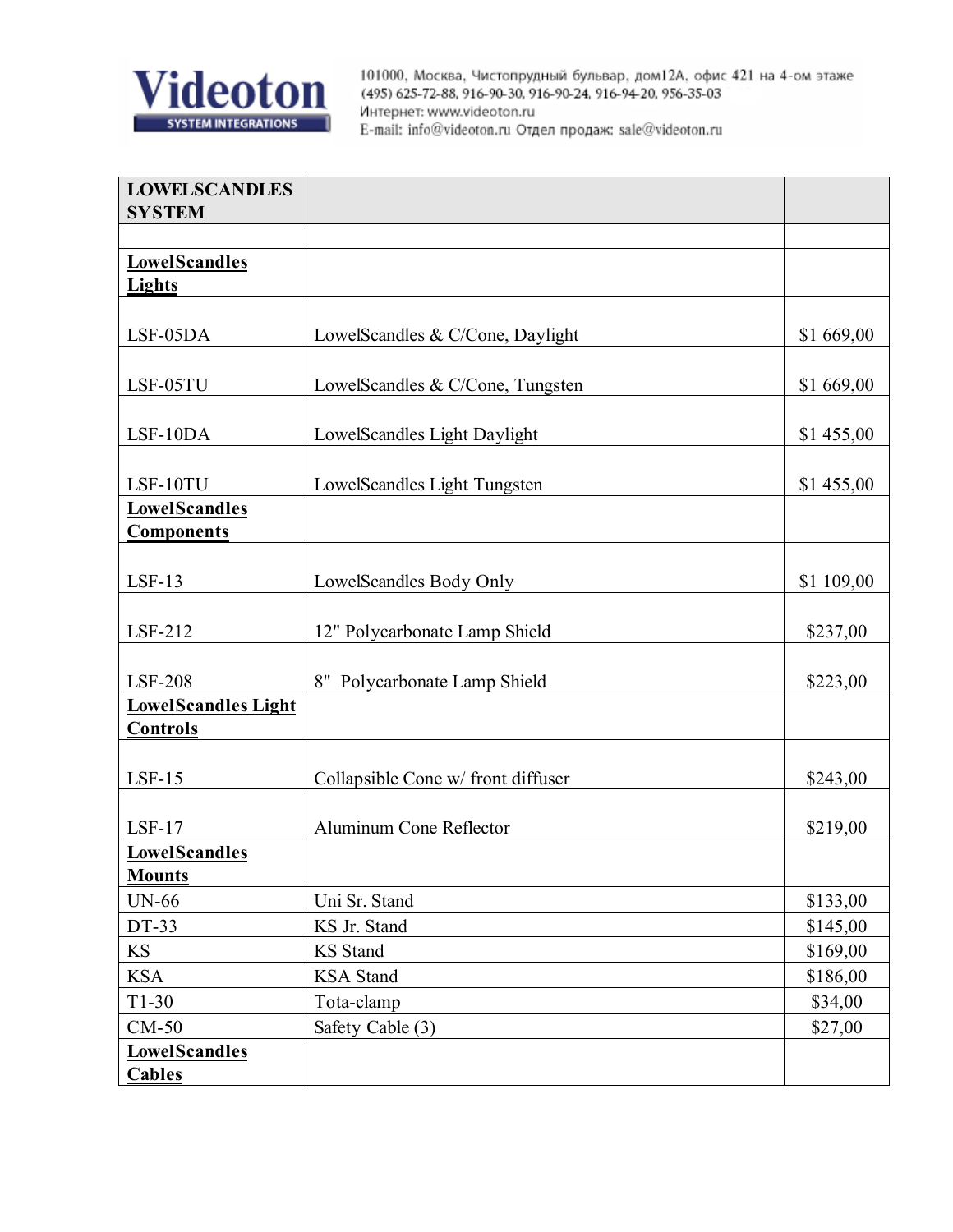

| $T1-80$                    | 16' Power cable (switched)                      | \$42,00    |
|----------------------------|-------------------------------------------------|------------|
|                            |                                                 |            |
| T1-808                     | 10' Power cable (un-switched)                   | \$36,00    |
|                            |                                                 |            |
| <b>LOWEL e-STUDIO</b>      |                                                 |            |
|                            |                                                 |            |
| Lowel e-Studio             |                                                 |            |
| <b>Lights</b><br>e-studio2 |                                                 |            |
|                            |                                                 |            |
|                            |                                                 |            |
| <b>FLE-200E</b>            | Lowel e-studio2 w/Rotating Mounting Plate       | \$977,00   |
|                            |                                                 |            |
|                            |                                                 |            |
| FLE-200ESF                 | Same as above w/e-studio Stand Mount(CF-36)     | \$1 071,00 |
|                            |                                                 |            |
|                            |                                                 |            |
| FLE-200ECM                 | Same as above w/e-studio Overhead Mount(FLE-CM) | \$1 071,00 |
| e-studio4                  |                                                 |            |
|                            |                                                 |            |
| <b>FLE-400E</b>            | Lowel e-studio4 w/Rotating Mounting Plate       | \$1 172,00 |
|                            |                                                 |            |
|                            |                                                 |            |
| FLE-400ESF                 | Same as above w/e-studio Stand Mount(CF-36)     | \$1 279,00 |
|                            |                                                 |            |
|                            |                                                 |            |
| FLE-400ECM                 | Same as above w/e-studio Overhead Mount(FLE-CM) | \$1 279,00 |
| e-studio6                  |                                                 |            |
|                            |                                                 |            |
|                            |                                                 |            |
| <b>FLE-600E</b>            | Lowel e-studio6 w/Rotating Mounting Plate       | \$1 588,00 |
|                            |                                                 |            |
| FLE-600EFE                 | Same as above w/e-studio Stand Mount(CF-36)     | \$1688,00  |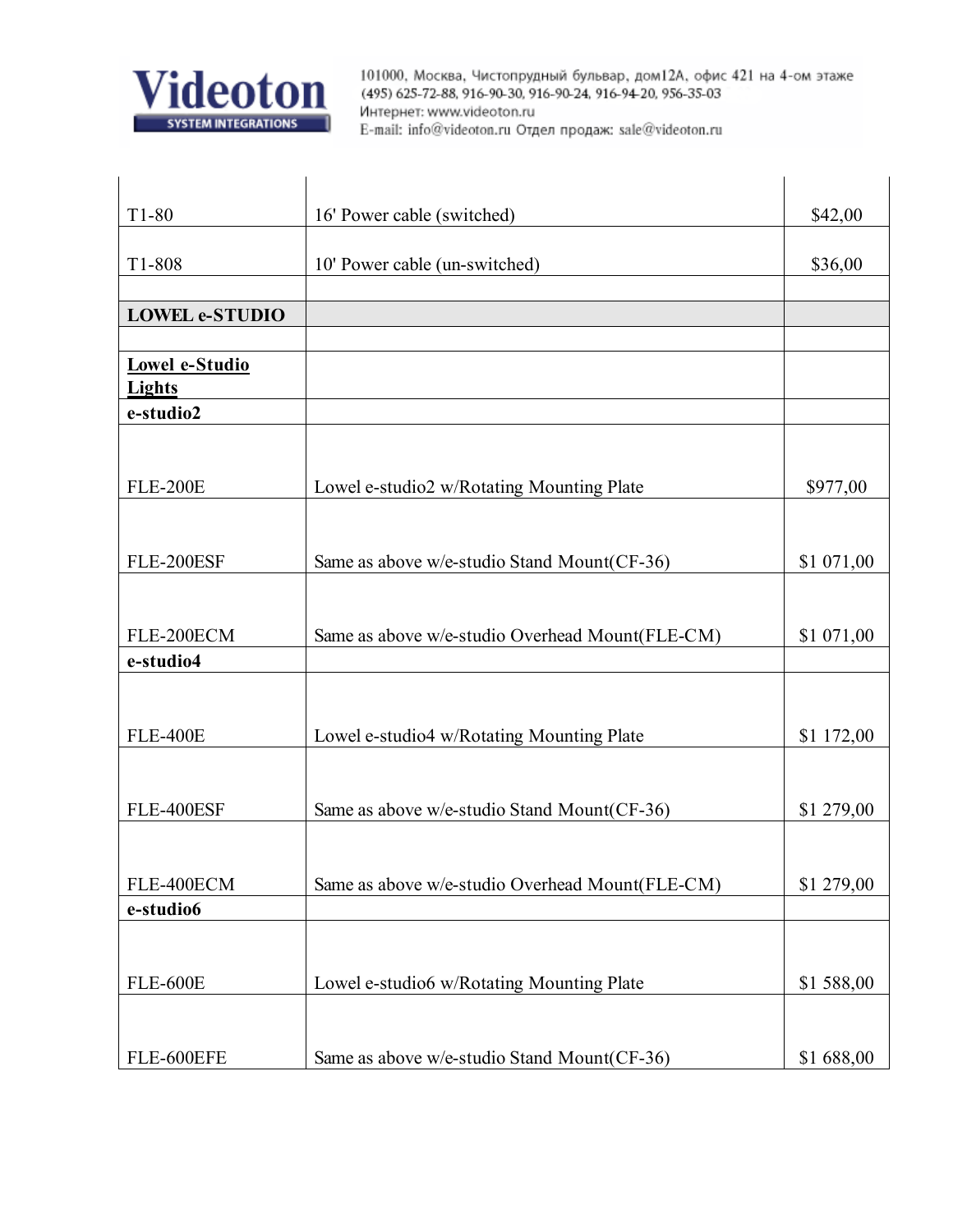

| FLE-600ECM                   | Same as above w/e-studio Overhead Mount(FLE-CM) | \$1 688,00 |
|------------------------------|-------------------------------------------------|------------|
|                              |                                                 |            |
| Lowel e-Studio               |                                                 |            |
| <b>Mounts</b>                |                                                 |            |
| $CF-36$                      | e-studio Stand Mount                            | \$114,00   |
|                              |                                                 |            |
| FLE-CM                       | e-studio Overhead Mount                         | \$108,00   |
| DT-33                        | KS Jr. Stand                                    | \$145,00   |
| <b>KS</b>                    | <b>KS</b> Stand                                 | \$169,00   |
| <b>KSA</b>                   | <b>KSA</b> Stand                                | \$186,00   |
| <b>GS</b>                    | <b>Grand Stand</b>                              | \$242,00   |
| Lowel e-Studio               |                                                 |            |
| Light                        |                                                 |            |
| <b>Controls/Cables</b>       |                                                 |            |
| <b>(See Lowel Fluo-</b>      |                                                 |            |
| Tec)                         |                                                 |            |
|                              |                                                 |            |
| <b>LOWEL FLUO-TEC STUDIO</b> |                                                 |            |
|                              |                                                 |            |
| Studio 850                   |                                                 |            |
| <b>FLS-850DM</b>             | Studio 850 Dimmable                             | \$3 497,00 |
|                              |                                                 |            |
| FLS-850DM230                 | Studio 850 Dimmable, 230v                       | \$3 497,00 |
| <b>FLS-850ND</b>             | Studio 850 Non-Dimmable                         | \$2 835,00 |
|                              |                                                 |            |
| FLS-850ND230                 | Studio 850 Non-Dimmable, 230v                   | \$2 835,00 |
| Studio 850 Light             |                                                 |            |
| <b>Controls</b>              |                                                 |            |
| FLS-815                      | Gel Frame 850                                   | \$154,00   |
| <b>FLS-820</b>               | Barndoor 850                                    | \$397,00   |
| <b>FLS-822</b>               | Intensifier 850                                 | \$636,00   |
| <b>FLS-824</b>               | Egg Crate 850                                   | \$179,00   |
|                              |                                                 |            |
| <b>FLS-832</b>               | Black Honeycomb $850(20^{\circ})$ front fixture | \$378,00   |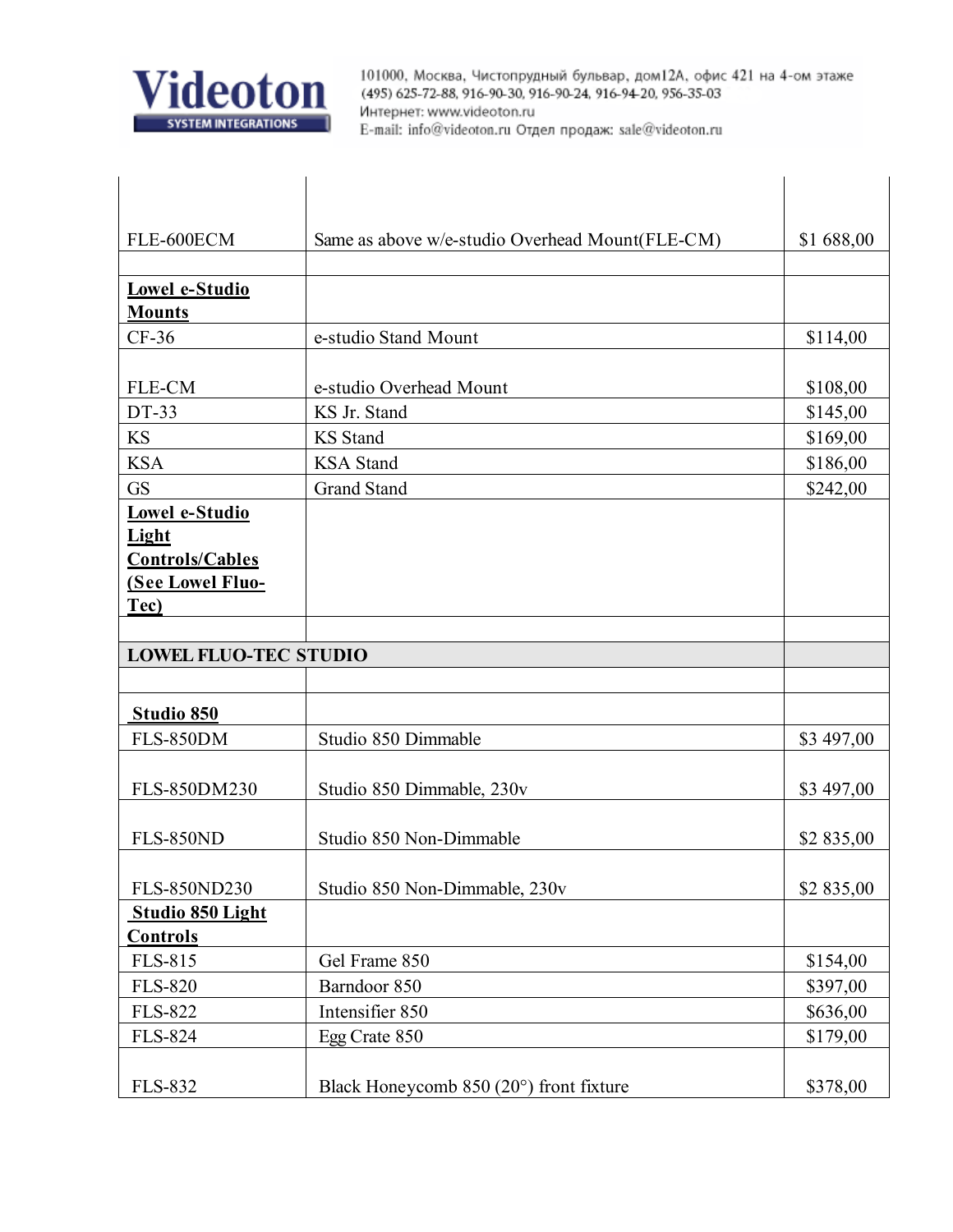

| <b>FLS-833</b>   | Black Honeycomb $850(30^{\circ})$ front fixture      | \$338,00   |
|------------------|------------------------------------------------------|------------|
|                  |                                                      |            |
| <b>FLS-834</b>   | Black Honeycomb $850 (40^{\circ})$ front fixture     | \$299,00   |
|                  |                                                      |            |
| <b>FLS-842</b>   | Black Honeycomb $850(20^{\circ})$ front Intensifier  | \$529,00   |
|                  |                                                      |            |
|                  |                                                      |            |
| <b>FLS-843</b>   | Black Honeycomb $850(30^{\circ})$ front Intensifer   | \$464,00   |
|                  |                                                      |            |
|                  |                                                      |            |
| <b>FLS-844</b>   | Black Honeycomb $850 (40^{\circ})$ front Intensifier | \$384,00   |
|                  |                                                      |            |
| Studio 650       |                                                      |            |
| <b>FLS-650DM</b> | Studio 650 Dimmable                                  | \$2 892,00 |
|                  |                                                      |            |
| FLS-650DM230     | Studio 650 Dimmable, 230v                            | \$2 892,00 |
|                  |                                                      |            |
| <b>FLS-650ND</b> | Studio 650 Non-Dimmable                              | \$2 363,00 |
| FLS-650ND230     |                                                      |            |
| Studio 650 Light | Studio 650 Non-Dimmable, 230v                        | \$2 363,00 |
| <b>Controls</b>  |                                                      |            |
| <b>FLS-615</b>   | Gel Frame 650                                        | \$145,00   |
| <b>FLS-620</b>   | Barndoor 650                                         | \$365,00   |
| <b>FLS-622</b>   | Intensifier 650                                      | \$536,00   |
| <b>FLS-624</b>   | Egg Crate 650                                        | \$170,00   |
|                  |                                                      |            |
| FLS-632          | Black Honeycomb $650(20^{\circ})$ front fixture      | \$325,00   |
|                  |                                                      |            |
| <b>FLS-633</b>   | Black Honeycomb $650(30^{\circ})$ front fixture      | \$277,00   |
|                  |                                                      |            |
| FLS-634          | Black Honeycomb $650 (40^{\circ})$ front fixture     | \$257,00   |
|                  |                                                      |            |
| FLS-642          | Black Honeycomb $650(20^{\circ})$ front Intensifier  | \$431,00   |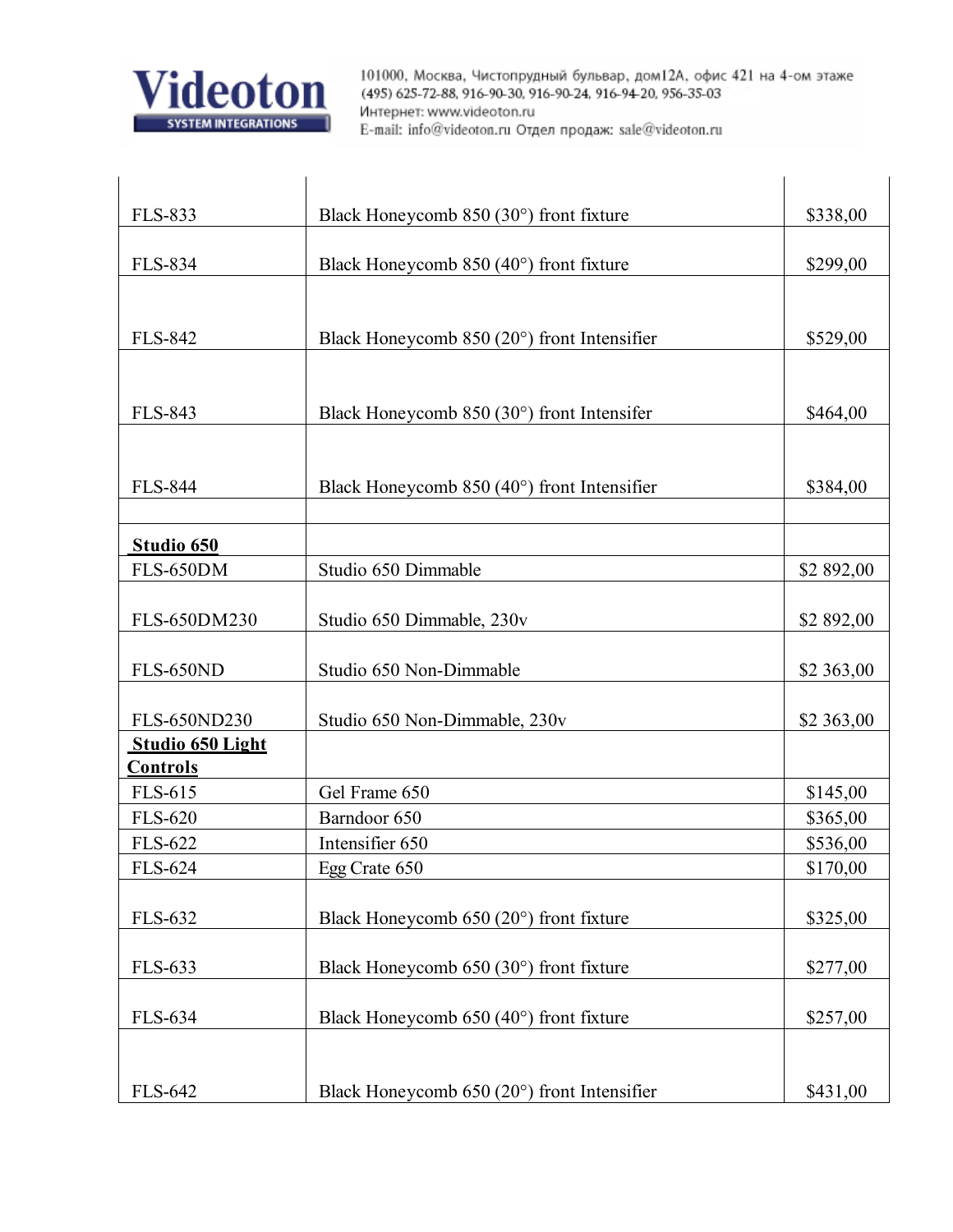

| FLS-643<br>\$365,00<br>Black Honeycomb $650(30^{\circ})$ front Intensifier<br><b>FLS-644</b><br>\$311,00<br>Black Honeycomb $650 (40^{\circ})$ front Intensifier<br>Studio 450<br>FLS-450DM<br>Studio 450, Dimmable<br>\$2 199,00<br>Studio 450, Dimmable, 230<br>\$2 199,00<br>FLS-450DM230<br><b>FLS-450ND</b><br>Studio 450, Non-Dimmable<br>\$1 796,00<br>FLS-450ND230<br>Studio 450, Non-Dimmable, 230v<br>\$1 796,00<br><b>Studio 450 Light</b><br>Controls<br><b>FLS-415</b><br>Gel Frame 450<br>\$139,00 |  |
|------------------------------------------------------------------------------------------------------------------------------------------------------------------------------------------------------------------------------------------------------------------------------------------------------------------------------------------------------------------------------------------------------------------------------------------------------------------------------------------------------------------|--|
|                                                                                                                                                                                                                                                                                                                                                                                                                                                                                                                  |  |
|                                                                                                                                                                                                                                                                                                                                                                                                                                                                                                                  |  |
|                                                                                                                                                                                                                                                                                                                                                                                                                                                                                                                  |  |
|                                                                                                                                                                                                                                                                                                                                                                                                                                                                                                                  |  |
|                                                                                                                                                                                                                                                                                                                                                                                                                                                                                                                  |  |
|                                                                                                                                                                                                                                                                                                                                                                                                                                                                                                                  |  |
|                                                                                                                                                                                                                                                                                                                                                                                                                                                                                                                  |  |
|                                                                                                                                                                                                                                                                                                                                                                                                                                                                                                                  |  |
|                                                                                                                                                                                                                                                                                                                                                                                                                                                                                                                  |  |
|                                                                                                                                                                                                                                                                                                                                                                                                                                                                                                                  |  |
|                                                                                                                                                                                                                                                                                                                                                                                                                                                                                                                  |  |
|                                                                                                                                                                                                                                                                                                                                                                                                                                                                                                                  |  |
|                                                                                                                                                                                                                                                                                                                                                                                                                                                                                                                  |  |
|                                                                                                                                                                                                                                                                                                                                                                                                                                                                                                                  |  |
|                                                                                                                                                                                                                                                                                                                                                                                                                                                                                                                  |  |
| <b>FLS-420</b><br>Barndoor 450<br>\$325,00                                                                                                                                                                                                                                                                                                                                                                                                                                                                       |  |
| Intensifier 450<br><b>FLS-422</b><br>\$444,00                                                                                                                                                                                                                                                                                                                                                                                                                                                                    |  |
| <b>FLS-424</b><br>\$149,00<br>Egg Crate 450                                                                                                                                                                                                                                                                                                                                                                                                                                                                      |  |
| Black Honeycomb $450(20^{\circ})$ front fixture<br><b>FLS-432</b><br>\$257,00                                                                                                                                                                                                                                                                                                                                                                                                                                    |  |
|                                                                                                                                                                                                                                                                                                                                                                                                                                                                                                                  |  |
| <b>FLS-433</b><br>Black Honeycomb $450(30^{\circ})$ front fixture<br>\$231,00                                                                                                                                                                                                                                                                                                                                                                                                                                    |  |
| FLS-434<br>\$218,00<br>Black Honeycomb $450 (40^{\circ})$ front fixture                                                                                                                                                                                                                                                                                                                                                                                                                                          |  |
|                                                                                                                                                                                                                                                                                                                                                                                                                                                                                                                  |  |
| <b>FLS-442</b><br>Black Honeycomb $450(20^{\circ})$ front Intensifier<br>\$364,00                                                                                                                                                                                                                                                                                                                                                                                                                                |  |
|                                                                                                                                                                                                                                                                                                                                                                                                                                                                                                                  |  |
| Black Honeycomb $450(30^{\circ})$ front Intensifier<br>\$299,00<br><b>FLS-443</b>                                                                                                                                                                                                                                                                                                                                                                                                                                |  |
|                                                                                                                                                                                                                                                                                                                                                                                                                                                                                                                  |  |
| <b>FLS-444</b><br>Black Honeycomb $450 (40^{\circ})$ front Intensifer<br>\$272,00                                                                                                                                                                                                                                                                                                                                                                                                                                |  |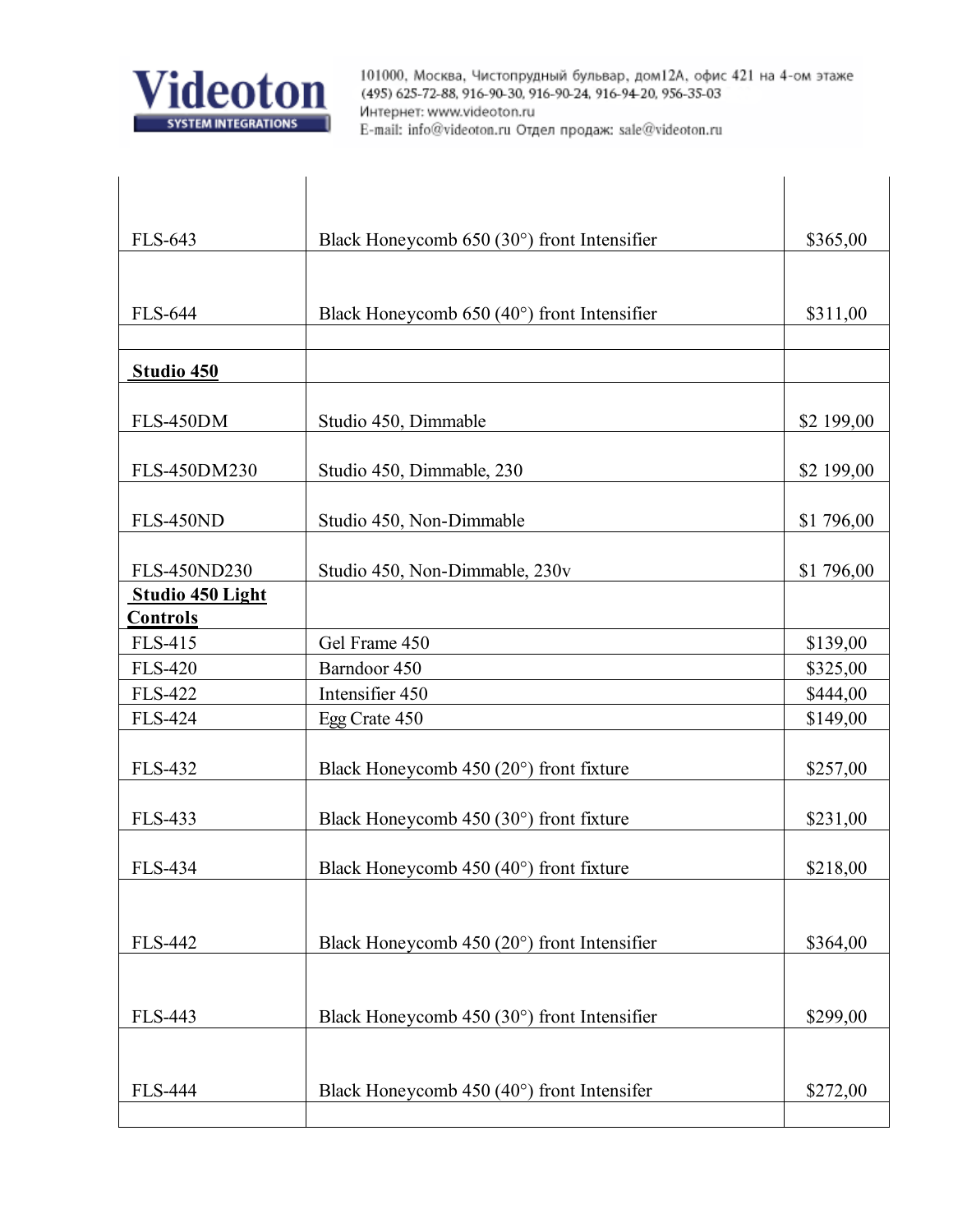

| Studio 250                          |                                                     |            |
|-------------------------------------|-----------------------------------------------------|------------|
| <b>FLS-250DM</b>                    | Studio 250 Dimmable                                 | \$1 758,00 |
|                                     |                                                     |            |
| FLS-250DM230                        | Studio 250 Dimmable, 230v                           | \$1 758,00 |
|                                     |                                                     |            |
| <b>FLS-250ND</b>                    | Studio 250 Non Dimmable                             | \$1 380,00 |
|                                     |                                                     |            |
| FLS-250ND230                        | Studio 250 Non Dimmable, 230v                       | \$1 380,00 |
| Studio 250 Light<br><b>Controls</b> |                                                     |            |
| <b>FLS-215</b>                      | Gel Frame 250                                       | \$132,00   |
| <b>FLS-220</b>                      | Barndoor 250                                        | \$299,00   |
| <b>FLS-222</b>                      | Intensifier 250                                     | \$397,00   |
| <b>FLS-224</b>                      | Egg Crate 250                                       | \$135,00   |
|                                     |                                                     |            |
| <b>FLS-232</b>                      | Black Honeycomb $250(20^{\circ})$ front fixture     | \$203,00   |
|                                     |                                                     |            |
| <b>FLS-233</b>                      | Black Honeycomb $250(30^{\circ})$ front fixture     | \$189,00   |
|                                     |                                                     |            |
| <b>FLS-234</b>                      | Black Honeycomb $250(40^{\circ})$ front fixture     | \$183,00   |
|                                     |                                                     |            |
|                                     |                                                     |            |
| <b>FLS-242</b>                      | Black Honeycomb $250(20^{\circ})$ front Intensifier | \$297,00   |
| <b>FLS-243</b>                      | Black Honeycomb 250 (30°) front Intensifier         | \$246,00   |
|                                     |                                                     |            |
|                                     |                                                     |            |
| <b>FLS-244</b>                      | Black Honeycomb $250(40^{\circ})$ front Intensifier | \$232,00   |
|                                     |                                                     |            |
| <b>Studio 250cy</b>                 |                                                     |            |
|                                     |                                                     |            |
| FLS-250CYDM                         | Studio 250cy Dimmable                               | \$2 451,00 |
|                                     |                                                     |            |
| FLS-250CYDM230                      | Studio 250cy Dimmable, 230v                         | \$2 451,00 |
|                                     |                                                     |            |
| FLS-250CYND                         | Studio 250cy Non-Dimmable                           | \$2 048,00 |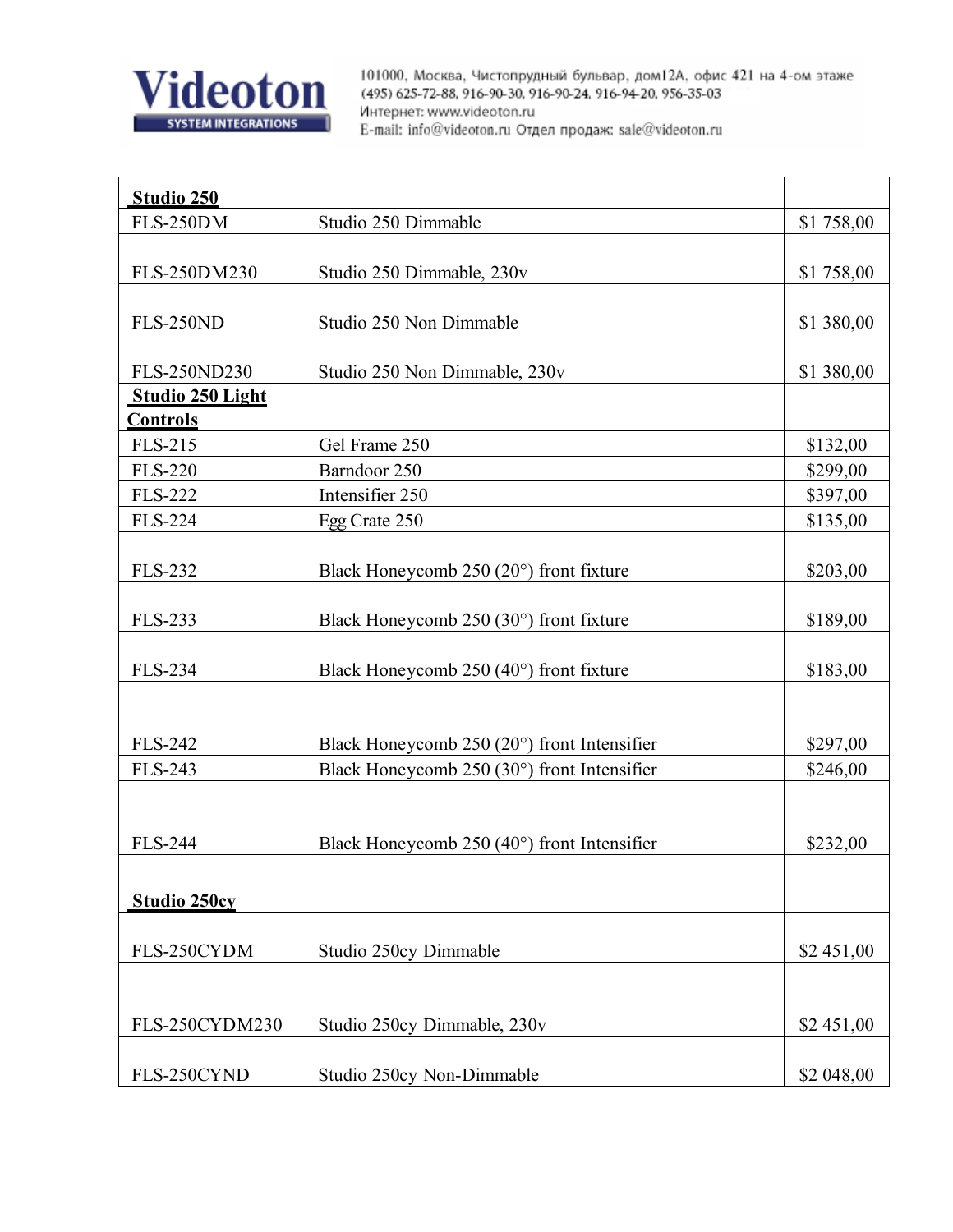

| FLS-250CYND230            | Studio 250cy Non-Dimmable, 230v             | \$2 048,00 |
|---------------------------|---------------------------------------------|------------|
| <b>Studio 250cy Light</b> |                                             |            |
| <b>Controls</b>           |                                             |            |
| FLS-2515                  | Gel Frame 250cy                             | \$152,00   |
| <b>FLS-2520</b>           | Barndoor 250cy                              | \$331,00   |
| FLS-2524                  | Egg Crate 250cy                             | \$164,00   |
|                           |                                             |            |
|                           |                                             |            |
| FLS-2532                  | Black Honeycomb 250cy (20°) front fixture   | \$277,00   |
|                           |                                             |            |
|                           |                                             |            |
| FLS-2533                  | Black Honeycomb 250cy (30°) front fixture   | \$251,00   |
|                           |                                             |            |
|                           |                                             |            |
| FLS-2534                  | Black Honeycomb $250cy (40°)$ front fixture | \$231,00   |
| <b>Cables</b>             |                                             |            |
| T1-808                    | <b>Standard AC Cable</b>                    | \$38,00    |
|                           |                                             |            |
| $T1-TL$                   | <b>Locking Connector Cable</b>              | \$44,00    |
|                           |                                             |            |
| $T1-TP$                   | 3 Pin Stage Connector Cable                 | \$44,00    |
| $DMX-010$                 | 10 ft. DMX Cable                            | \$66,00    |
| $DMX-025$                 | 25 ft. DMX Cable                            | \$88,00    |
| $DMX-050$                 | 50 ft. DMX Cable                            | \$131,00   |
| DMX-TM                    | <b>DMX</b> Terminator                       | \$40,00    |
| <b>IR DMX Remote</b>      |                                             |            |
| <b>FLS-100</b>            | IR DMX Controller                           | \$391,00   |
| <b>FLS-120</b>            | <b>IR External Sensor</b>                   | \$60,00    |
| <b>Clamps/Mounts</b>      |                                             |            |
| <b>FLS-803</b>            | <b>Standard Clamp</b>                       | \$33,00    |
| FLS-SF                    | <b>Female Stand Fitting</b>                 | \$20,00    |
| <b>FLS-MS</b>             | Male Stud                                   | \$50,00    |
| $CM-50$                   | Safety Cables (3)                           | \$26,00    |
|                           |                                             |            |
| <b>LIGHT CONTROLS</b>     |                                             |            |
|                           |                                             |            |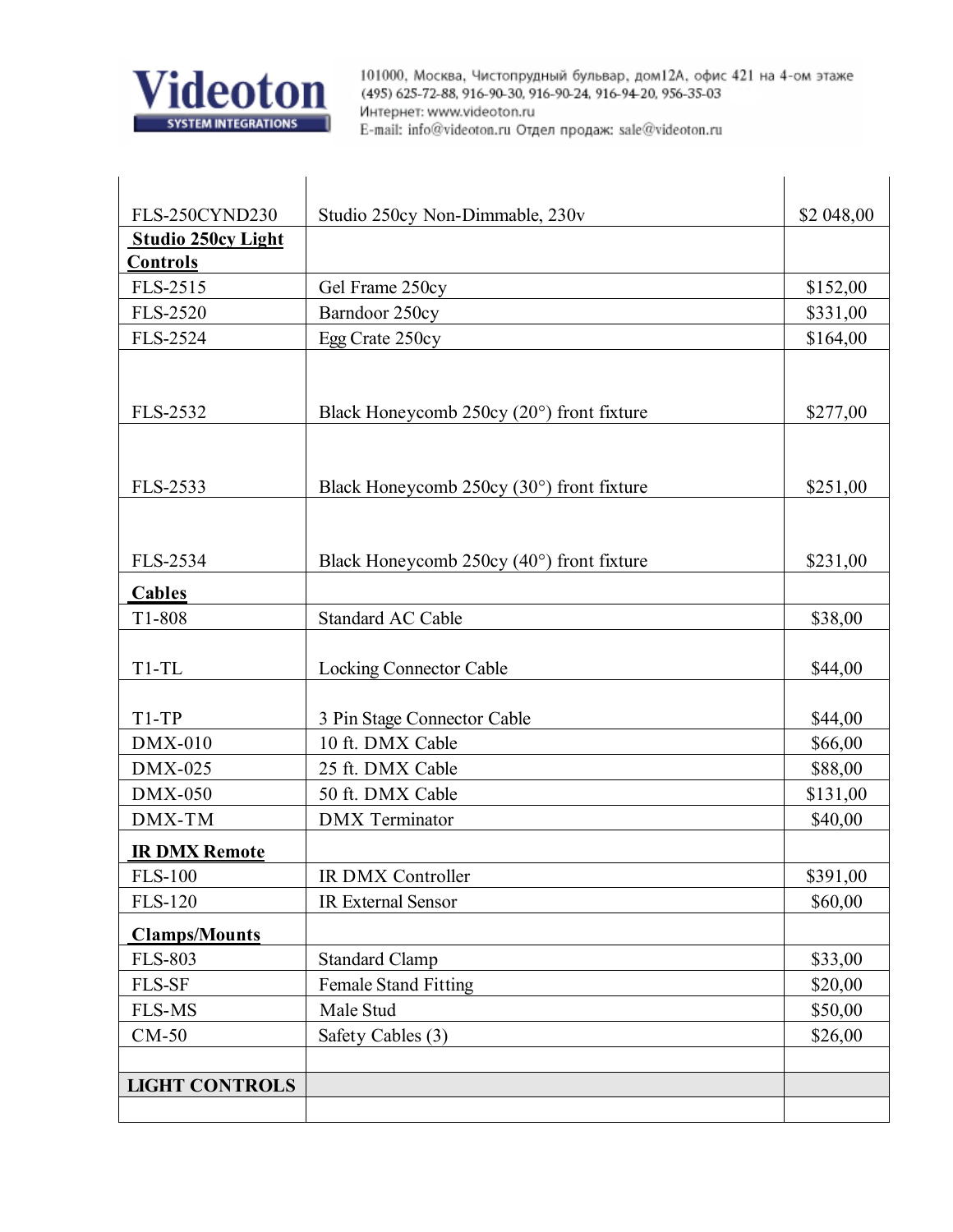

| <b>ELECTRONIC</b>                           |                               |            |
|---------------------------------------------|-------------------------------|------------|
| <b>LIGHT CONTROLS</b>                       |                               |            |
|                                             |                               |            |
| <b>FLS-100</b>                              | IR DMX Controller             | \$391,00   |
|                                             |                               |            |
| <b>FLS-120</b>                              | <b>IR DMX External Sensor</b> | \$60,00    |
| <b>FLS-150</b>                              | IR DMX External Translator    | \$1 355,00 |
|                                             |                               |            |
| <b>REFLECTORS</b><br><b>UMBRELLAS &amp;</b> | $\overline{\phantom{0}}$      |            |
| <b>FLAGS</b>                                |                               |            |
| Reflectors &                                |                               |            |
| <b>Umbrellas</b>                            |                               |            |
|                                             |                               |            |
| <b>LFT</b>                                  | Large Lightflector w/Tilter   | \$185,00   |
| LF                                          | Large Lightflector            | \$160,00   |
| <b>LFGO</b>                                 | Small Lightflector            | \$125,00   |
|                                             |                               |            |
| <b>LFGOT</b>                                | Small Lightflector w/Tilter   | \$160,00   |
| $T1-54$                                     | Tota-flector                  | \$40,00    |
| $T1-36$                                     | Tota-tilter                   | \$42,00    |
| $T1-25$                                     | Tota-brella Standard/Silver   | \$38,00    |
| $T1-26$                                     | Tota-brella Special/White     | \$32,00    |
| $D2-25$                                     | DP Brella Standard/Silver     | \$64,00    |
|                                             |                               |            |
| $D2-26$                                     | DP Brella Special/White       | \$51,00    |
| Flags &                                     |                               |            |
| $T1-34$                                     | Tota-tatch (1)                | \$20,00    |
| $T1-50$                                     | Flexi-shaft (2)               | \$42,00    |
| $T1-52$                                     | Tota-flag                     | \$32,00    |
| $F1-30$                                     | Lobo                          | \$42,00    |
| $F1-40$                                     | Lobo Arm                      | \$30,00    |
| $F1-41$                                     | Lobo & Lobo Arm               | \$62,00    |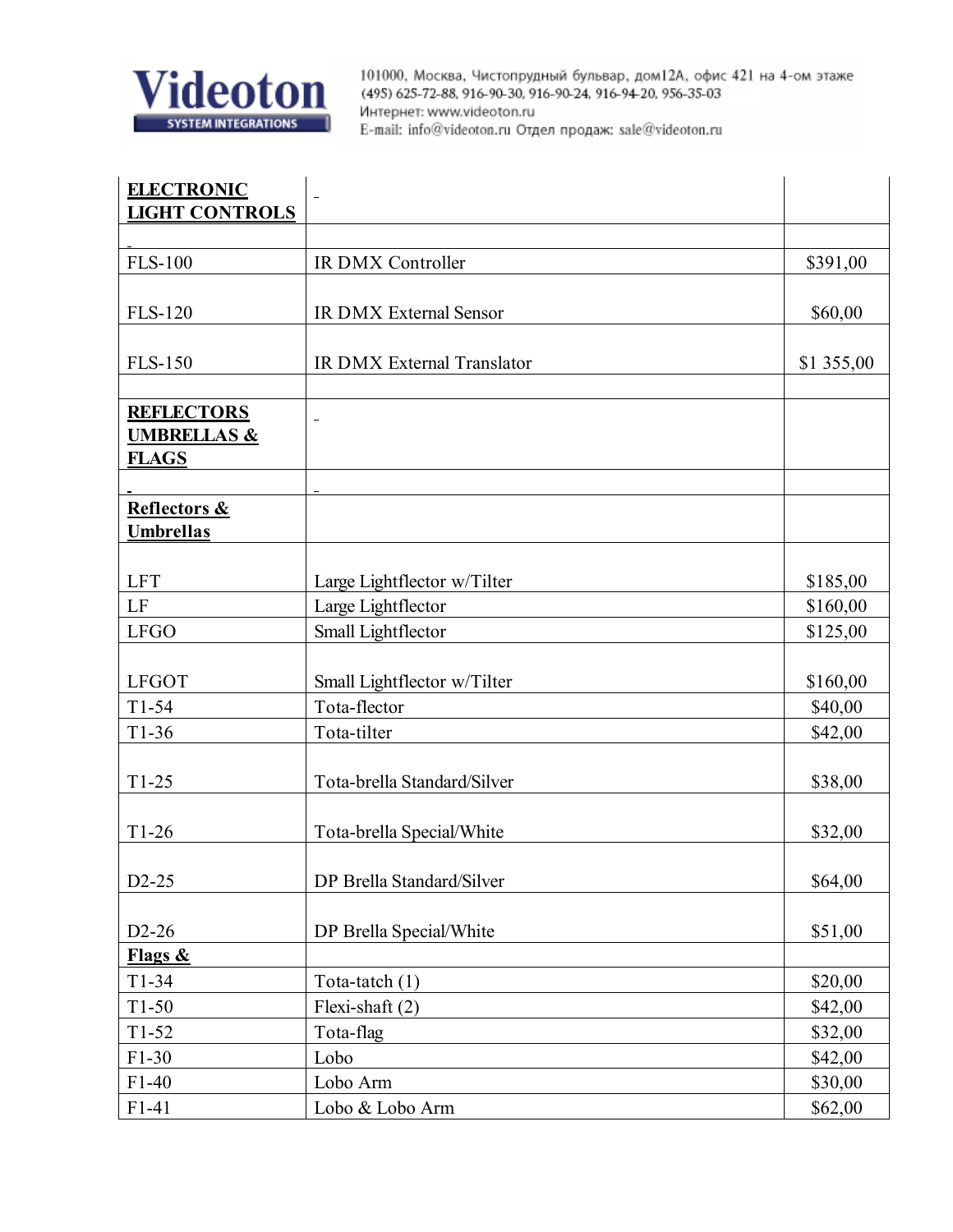

| $CM-10$                                   | Maxa-mount                                                | \$35,00 |
|-------------------------------------------|-----------------------------------------------------------|---------|
| $CM-11$                                   | Maxa-mount & Lobo                                         | \$69,00 |
| $ViP-50$                                  | ViP Flag-link                                             | \$10,00 |
| $CL-10$                                   | Hollywood-strip                                           | \$26,00 |
| $CL-15$                                   | Gel-jawz (8)                                              | \$17,00 |
| $CL-21$                                   | Fin-S $(1)$                                               | \$27,00 |
| $CL-24$                                   | Fin $S(4)$                                                | \$98,00 |
| $CL-52$                                   | Blips $(2)$                                               | \$27,00 |
| $CL-55$                                   | Blips $(5)$                                               | \$59,00 |
|                                           |                                                           |         |
| <b>GELS &amp; GEL FILES</b>               |                                                           |         |
|                                           |                                                           |         |
| $GF-10$                                   | Tota/Omni Gel File                                        | \$24,00 |
| $GF-15$                                   | DP Gel File                                               | \$30,00 |
| GF-20                                     | <b>Standard Gel File</b>                                  | \$36,00 |
|                                           |                                                           |         |
| <b>GELS</b>                               |                                                           |         |
| iP-L-light Gels (Packs of 5), 5" x 6"     |                                                           |         |
| $iP-70$                                   | Day Blue Gels                                             | \$9,00  |
| $iP-71$                                   | ND3 Gels                                                  | \$9,00  |
| $iP-72$                                   | <b>Frost Gels</b>                                         | \$9,00  |
| $iP-78$                                   | <b>Assorted Gels</b>                                      | \$9,00  |
| Tota/Omni Gels (Packs of 5), 10 x 12"     |                                                           |         |
| $T1-70$                                   | Day Blue                                                  | \$21,00 |
| $T1-71$                                   | $ND$ 3                                                    | \$21,00 |
| $T1-72$                                   | Frost                                                     | \$21,00 |
| $T1-78$                                   | <b>Assorted Gels</b>                                      | \$21,00 |
| <b>DP Gels (Packs of 5), 12 x 16"</b>     |                                                           |         |
| $D2-70$                                   | Day Blue                                                  | \$25,00 |
| $D2 - 71$                                 | N D 3                                                     | \$25,00 |
| D <sub>2</sub> -72                        | Frost                                                     | \$25,00 |
| D <sub>2</sub> -78                        | <b>Assorted Gels</b>                                      | \$25,00 |
|                                           | <b>Industry Standard Size Gels (Packs of 3), 20 x 24"</b> |         |
| $F1-70$                                   | Day Blue                                                  | \$45,00 |
| $F1-71$                                   | ND3                                                       | \$45,00 |
| $F1-72$                                   | Frost                                                     | \$45,00 |
| <b>Rifa Daylight Gel Sets(Packs of 3)</b> |                                                           |         |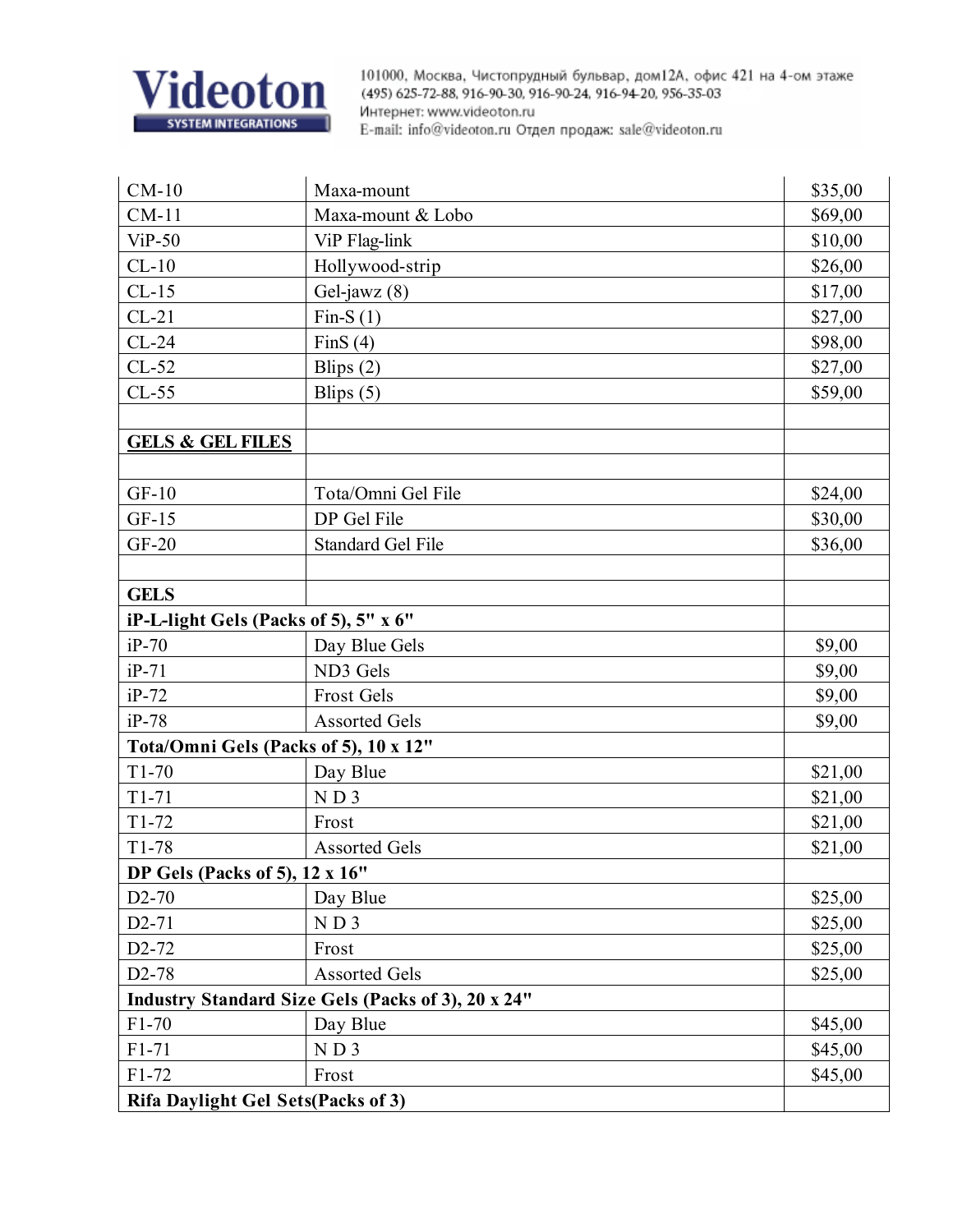

| $LC-47$                    | Daylight Gel Set/Rifa 44 | \$36,00  |
|----------------------------|--------------------------|----------|
|                            |                          |          |
| $LC-57$                    | Daylight Gel Set/Rifa 55 | \$60,00  |
| $LC-67$                    | Daylight Gel Set/Rifa 66 | \$98,00  |
| $LC-87$                    | Daylight Gel Set/Rifa 88 | \$123,00 |
| <b>GEL FRAMES</b>          |                          |          |
| $iP-40$                    | Pro & i Gel Frame        | \$25,00  |
| $T1-20$                    | Tota-frame               | \$38,00  |
| $D2-24$                    | DP Frame                 | \$71,00  |
| <b>STANDS &amp;</b>        |                          |          |
| <b>MOUNTS</b>              |                          |          |
| <b>Stands &amp; Poles</b>  |                          |          |
| $UN-33$                    | Uni-stand                | \$106,00 |
| <b>UN-55</b>               | Uni TO Stand             | \$112,00 |
| $O1-33$                    | Omni-stand               | \$124,00 |
| <b>UN-66</b>               | Uni Sr. Stand            | \$133,00 |
| DT-33                      | KS Jr. Stand             | \$145,00 |
| <b>KS</b>                  | <b>KS</b> Stand          | \$169,00 |
| <b>KSA</b>                 | KSA Stand                | \$186,00 |
| <b>GS</b>                  | <b>Grand Stand</b>       | \$242,00 |
| <b>KP</b>                  | Full Pole (3 Section)    | \$75,00  |
| <b>KPH</b>                 | Half Pole (3 Section)    | \$62,00  |
| <b>Accessories</b>         |                          |          |
| LC                         | Lowel Casters (3)        | \$62,00  |
| LW                         | Lowel Weight             | \$80,00  |
| LA                         | Lowel Anchors (4)        | \$16,00  |
| <b>KCL</b>                 | Ceiling Link             | \$39,00  |
| <b>Clamps &amp; Mounts</b> |                          |          |
| $CM-10$                    | Maxa-mount               | \$35,00  |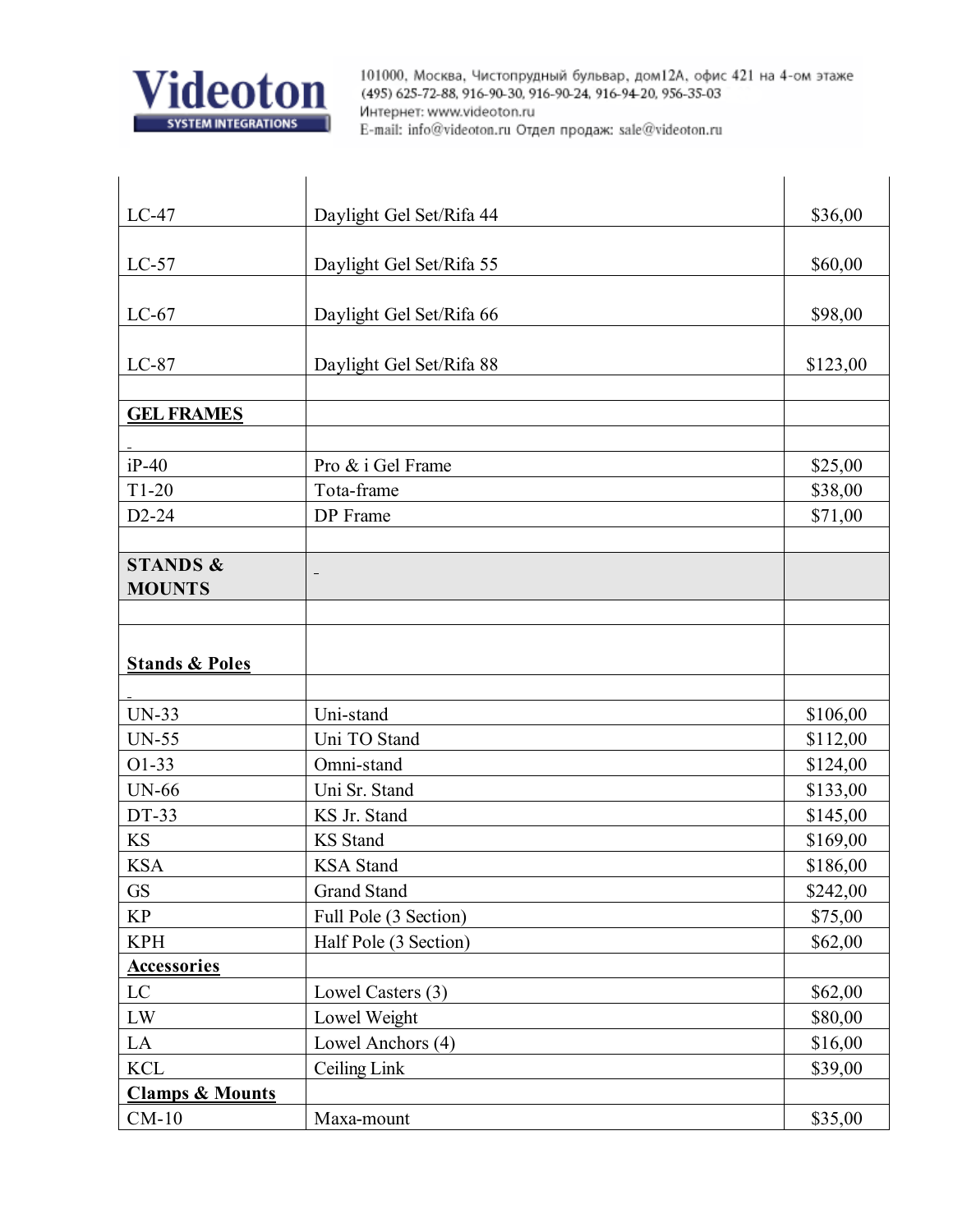

| $CM-11$                 | Maxa-mount & Lobo                 | \$69,00  |
|-------------------------|-----------------------------------|----------|
| $CM-20$                 | Scissor-mount (2)                 | \$27,00  |
| $CM-30$                 | <b>Bigfoot</b>                    | \$33,00  |
|                         |                                   |          |
| $CM-31$                 | Bigfoot & Scissor Mount           | \$45,00  |
| $CM-50$                 | Safety Cable (3)                  | \$27,00  |
| $T1-30$                 | Tota-clamp                        | \$34,00  |
| $T1-32$                 | Tota-mount                        | \$50,00  |
| $T1-35$                 | Tota-daptor                       | \$28,00  |
| $T1-36$                 | Tota-tilter                       | \$42,00  |
| $F1-30$                 | Lobo                              | \$42,00  |
| $F1-40$                 | Lobo Arm                          | \$30,00  |
| $F1-41$                 | Lobo Arm & Lobo                   | \$62,00  |
| KG                      | Grip                              | \$62,00  |
| $K1-10$                 | Interlink                         | \$36,00  |
| $K1-11$                 | Double Male Stud                  | \$15,00  |
| <b>LSS</b>              | Screw-in Stud (2)                 | \$17,00  |
| <b>Space-Clamp</b>      |                                   |          |
| $SC-10$                 | Large Space-clamp                 | \$89,00  |
| $SC-15$                 | Large Bar                         | \$70,00  |
| $SC-30$                 | <b>Stud Bracket</b>               | \$24,00  |
| $SC-35$                 | Clamping Arm (1)                  | \$19,00  |
| Missing Link &          |                                   |          |
| $ML-10$                 | Missing Link Clamp                | \$60,00  |
|                         |                                   |          |
| $ML-12$                 | Small Spring Clamp w/Stud         | \$18,00  |
| $ML-13$                 | Large Spring Clamp w/Stud         | \$21,00  |
|                         |                                   |          |
| $ML-16$                 | Missing Link & Small Spring Clamp | \$72,00  |
|                         |                                   |          |
| $ML-17$                 | Missing Link & Large Spring Clamp | \$76,00  |
| <b>Booms &amp; Rigs</b> |                                   |          |
| SP-90                   | Big Boom                          | \$617,00 |
| SP-91                   | <b>Basic Boom</b>                 | \$551,00 |
| SP-93                   | <b>Background Support</b>         | \$448,00 |
| $SP-95Z$                | ViP Boom                          | \$154,00 |
|                         |                                   |          |
| <b>CASES</b>            |                                   |          |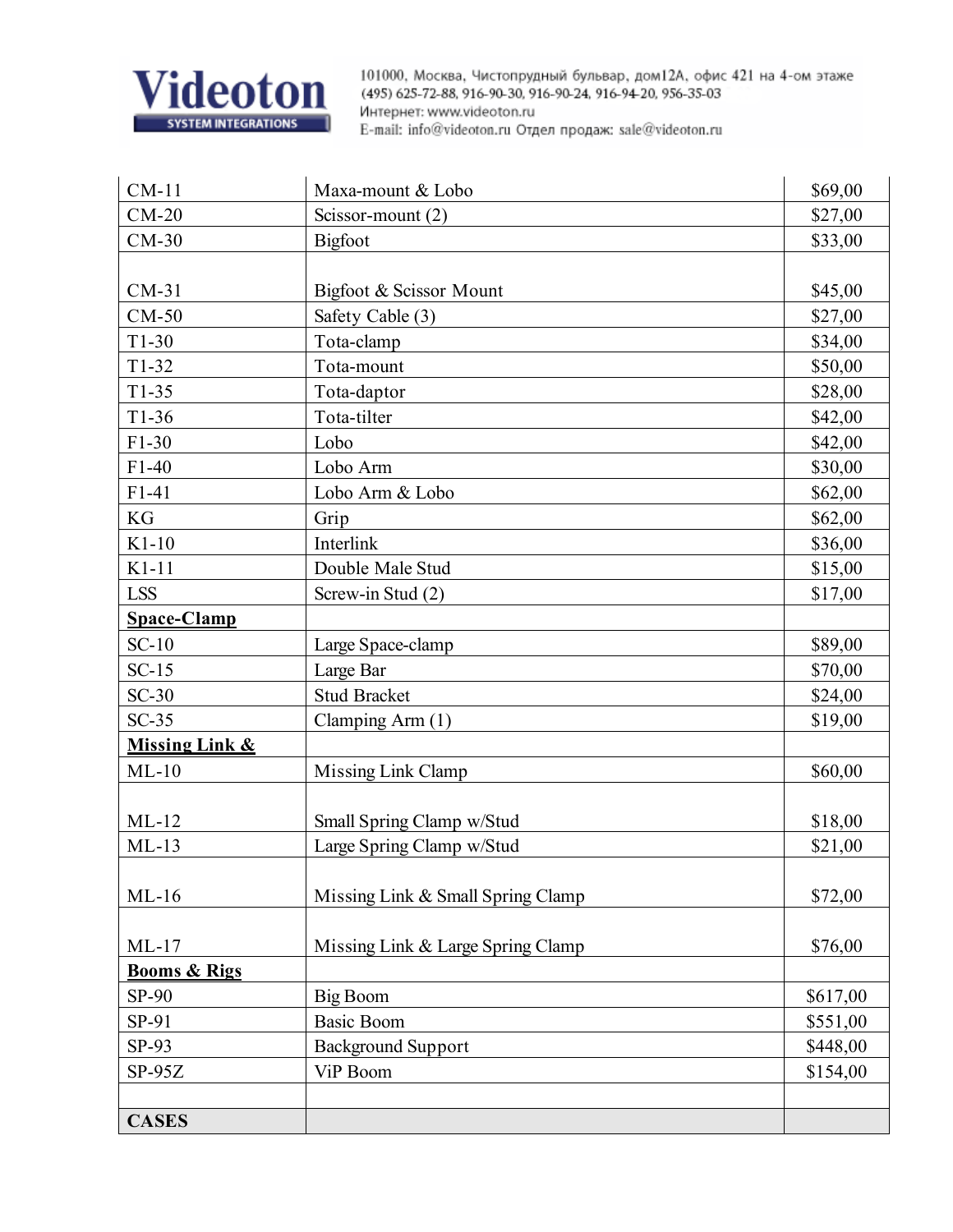

| <b>HARD CASES</b>                 |                               |          |
|-----------------------------------|-------------------------------|----------|
|                                   |                               |          |
| <b>Multi-system Hard</b>          |                               |          |
| <b>Cases with Movable</b>         |                               |          |
| <b>Partitions</b>                 |                               |          |
| $GO-85$                           | GO 85 Case                    | \$296,00 |
| TO-83                             | Tota/Omni 83 Case             | \$321,00 |
| <b>TO-84Z</b>                     | Tota/Omni 84 Case             | \$430,00 |
| O1-86Z                            | Omni 86 Case                  | \$514,00 |
| <b>Partitions and</b>             |                               |          |
| <b>Shoulder Strap</b>             |                               |          |
|                                   |                               |          |
| $SS-10$                           | Air Cushioned Shoulder Strap  | \$27,00  |
| $GO-01$                           | 6 x 4" Partition              | \$8,00   |
| $GO-02$                           | 7.75 x 4" Partition           | \$10,00  |
| $GO-03$                           | 4.5 x 4" Partition            | \$7,00   |
| $GO-04$                           | 3 x 4" Partition              | \$6,00   |
| $GO-05$                           | 22.75 x 4" Partition          | \$16,00  |
| $LB-04$                           | 19.25 x 4" Partition          | \$15,00  |
| $LB-05$                           | 22 X 4.5" Partition           | \$12,00  |
| $LB-06$                           | $7.5 \times 4.5$ " Partition  | \$9,00   |
| $LB-07$                           | $11.5 \times 3.5$ " Partition | \$11,00  |
| <b>TO-01</b>                      | 29.25 x 4" Partition          | \$20,00  |
| <b>Tube Cases</b>                 |                               |          |
| $V-85$                            | V Shoulder Case               | \$212,00 |
| $ViP-86$                          | <b>ViP Shoulder Case</b>      | \$212,00 |
| $T1-82$                           | <b>Tube Case</b>              | \$212,00 |
| R1-82                             | Rifa Small Tube Case          | \$212,00 |
| R1-83                             | Rifa Large Tube Case          | \$248,00 |
| <b>System-specific Hard Cases</b> |                               |          |
| <b>MCSEM</b>                      | Multi Case                    | \$569,00 |
| <b>MCSEF</b>                      | Fren-L Multi Case             | \$605,00 |
| <b>MCSER</b>                      | Rifa Multi Case               | \$545,00 |
| MCSE4                             | Fren-L Foam Insert            | \$21,00  |
| $DT-84M$                          | DP3 Case                      | \$478,00 |
| <b>DTF-84</b>                     | DP3 Fren-L Case               | \$508,00 |
| DT-83                             | DP-Uni Case                   | \$417,00 |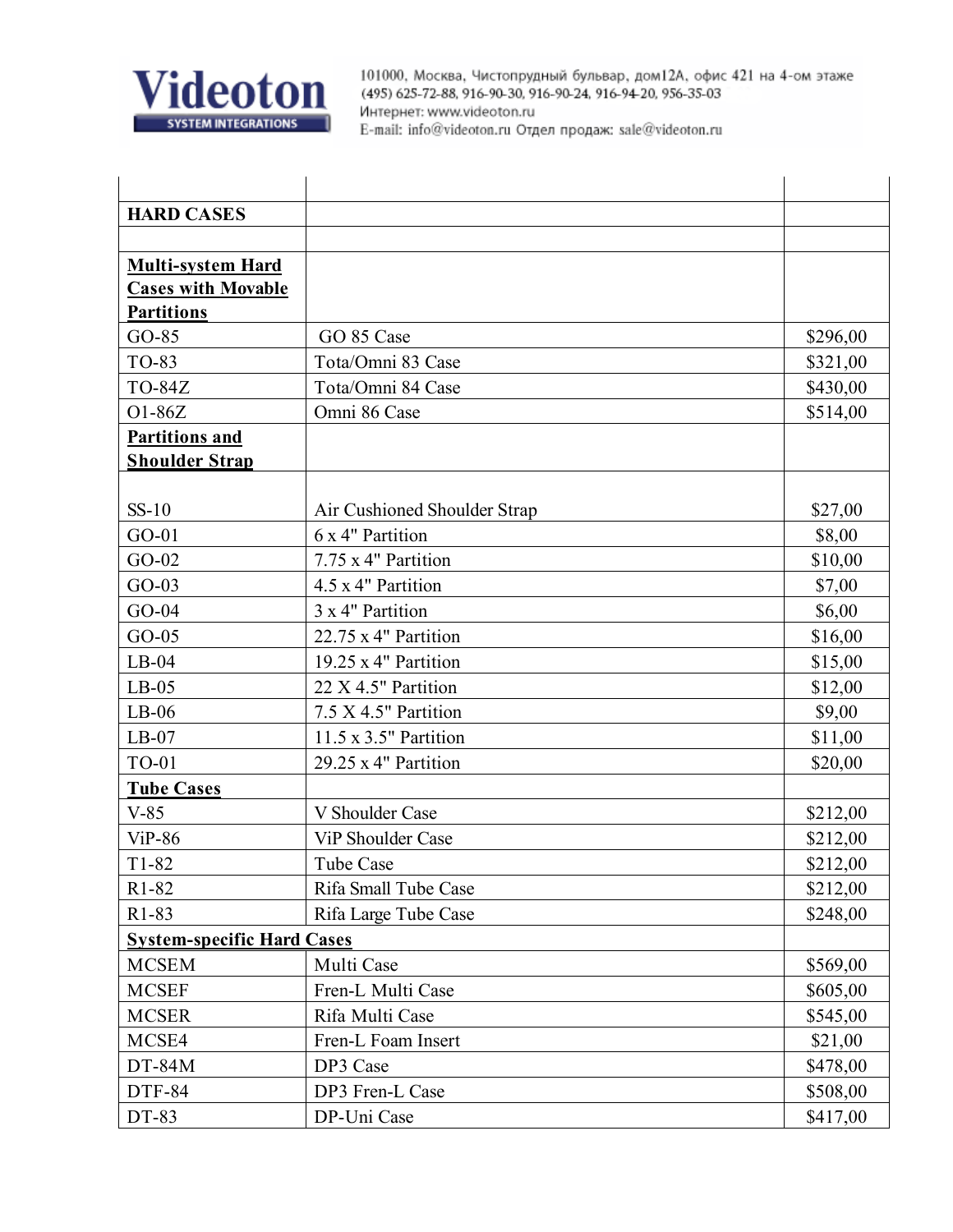

| $LSF-81$                             | <b>Small Scandle Case</b>       | \$393,00 |
|--------------------------------------|---------------------------------|----------|
| <b>LSF-82</b>                        | <b>Big Scandle Case</b>         | \$684,00 |
|                                      |                                 |          |
| <b>SOFT CASES</b>                    |                                 |          |
|                                      |                                 |          |
|                                      |                                 |          |
| <b>Lowel Litebags</b>                |                                 |          |
|                                      |                                 |          |
| $LB-30$                              | Small Litebag Carry Case        | \$127,00 |
|                                      |                                 |          |
| $LB-35$                              | Large Litebag Carry Case        | \$163,00 |
| <b>Partitions for above Litebags</b> |                                 |          |
| $LB-05$                              | 22 X 4.5" Partition             | \$12,00  |
| $LB-06$                              | 7.5 X 4.5" Partition            | \$10,00  |
| $LB-07$                              | 11.5 X 3.5" Partition           | \$12,00  |
| $LB-08$                              | 29 X 6" Partition               | \$18,00  |
| $LB-09$                              | 7.75 X 6" Partition             | \$10,00  |
| $GO-02$                              | 7.75 x 4" Partition             | \$10,00  |
| $GO-03$                              | 4.5 x 4" Partition              | \$7,00   |
| $GO-04$                              | 3 x 4" Partition                | \$6,00   |
|                                      |                                 |          |
| <b>Other Litebags</b>                |                                 |          |
| $LB-40$                              | Large Rifa Litebag              | \$109,00 |
| $LB-45$                              | Small Rifa Litebag              | \$97,00  |
|                                      |                                 |          |
| <b>LAMPAKS</b>                       |                                 |          |
|                                      |                                 |          |
| $ViP-61$                             | ViP Lampak                      | \$25,00  |
| $T1-61$                              | Tota Lampak                     | \$25,00  |
| $O1-61$                              | Omni Lampak                     | \$25,00  |
| TO-61                                | Tota/Omni Lampak                | \$25,00  |
| $D2-61$                              | DP/Rifa Lampak                  | \$25,00  |
| DT-61                                | DP/Tota Lampak                  | \$25,00  |
| FR1-61                               | Fren-L Lampak                   | \$25,00  |
| <b>Lamp Case</b>                     |                                 |          |
|                                      |                                 |          |
| $CL-85$                              | <b>Compact Fluorescent Case</b> | \$236,00 |
|                                      |                                 |          |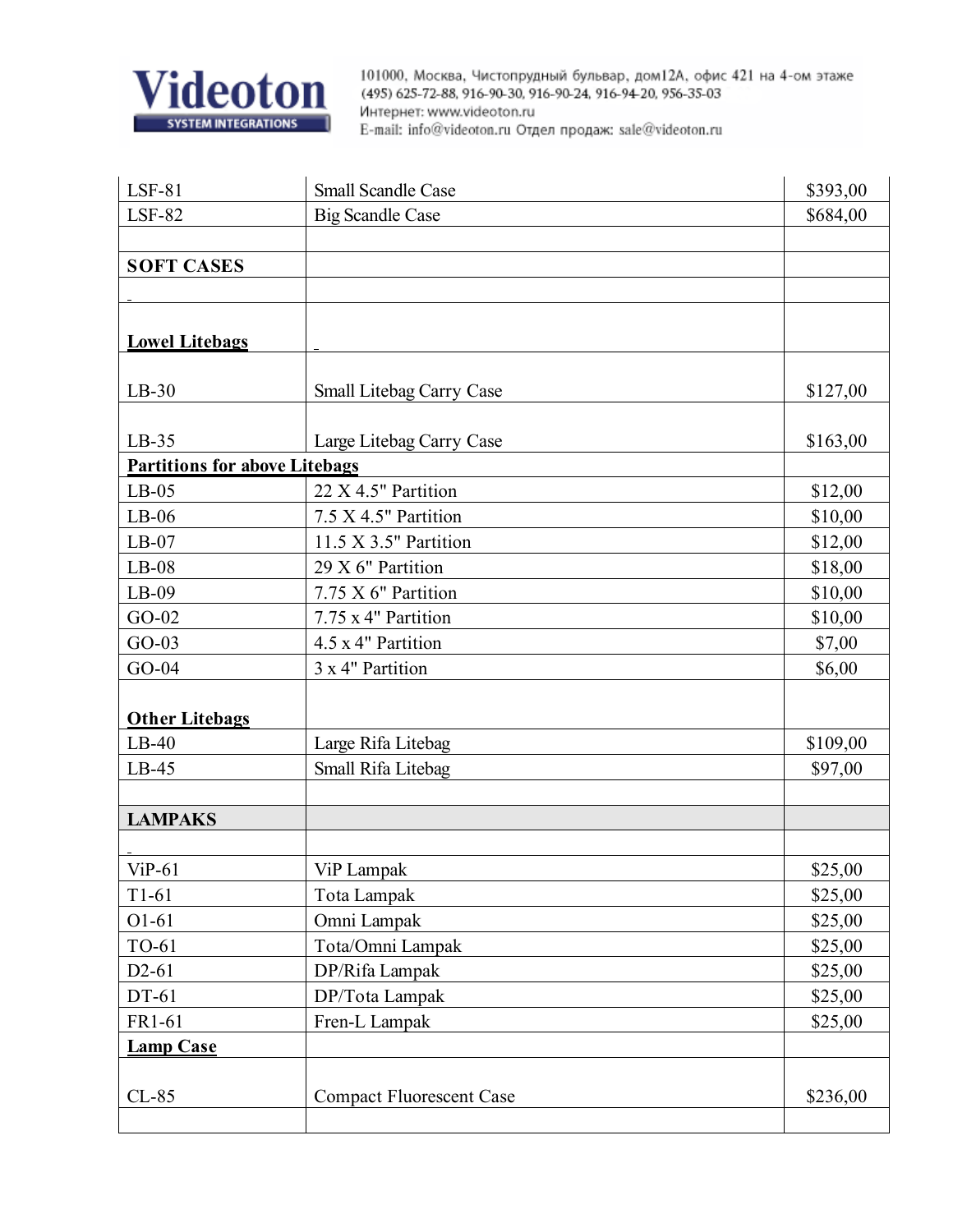

| <b>GEL FILES</b>         |                                       |            |
|--------------------------|---------------------------------------|------------|
| $GF-10$                  | Tota/Omni Gel File                    | \$24,00    |
| $GF-15$                  | DP Gel File                           | \$30,00    |
| $GF-20$                  | <b>Standard Gel File</b>              | \$36,00    |
|                          |                                       |            |
| <b>KITS</b>              |                                       |            |
|                          |                                       |            |
| <b>DV Creator Kits</b>   |                                       |            |
| <b>DV-901ZE</b>          | Lowel DV Creator 1 Kit                | \$1 506,00 |
| DV-9013ZE                | Lowel DV Creator 1 Kit w/TO-83 Case   | \$1 531,00 |
| DV-901LBZE               | Lowel DV Creator 1 Kit w/Soft Case    | \$1 325,00 |
|                          |                                       |            |
| <b>DV-9023ZE</b>         | Lowel DV Creator 44 Kit w/TO-83 Case  | \$2 148,00 |
|                          |                                       |            |
| <b>DV-9024ZE</b>         | Lowel DV Creator 44 Kit w/TO-84 Case  | \$2 226,00 |
|                          |                                       |            |
| DV-902LBZE               | Lowel DV Creator 44 Kit w/Soft Case   | \$1 966,00 |
| <b>DV-903ZE</b>          | Lowel DV Creator 55 Kit               | \$2 366,00 |
| <b>DV-9034ZE</b>         | Lowel DV Creator 55 Kit w/TO-84Z Case | \$2 474,00 |
| DV-903LBZE               | Lowel DV Creator 55 Kit w/Soft Case   | \$2 208,00 |
| <b>MULTI SYSTEM KITS</b> |                                       |            |
| TORP-955E                | Super Ambi Kit                        | \$3 684,00 |
| <b>RIFA-LITE KITS</b>    |                                       |            |
| LC-94ZE                  | Rifa 44 Kit                           | \$805,00   |
|                          |                                       |            |
| LC-94LBZE                | Rifa 44 Kit w/Soft Case               | \$696,00   |
| LC-95ZE                  | Rifa 55 Kit                           | \$1 083,00 |
|                          |                                       |            |
| LC-95LBZE                | Rifa 55 Kit w/Soft Case               | \$962,00   |
| LC-96ZE                  | Rifa 66 Kit                           | \$1 264,00 |
| LC-96LBZE                | Rifa 66 Kit w/Soft Case               | \$1 119,00 |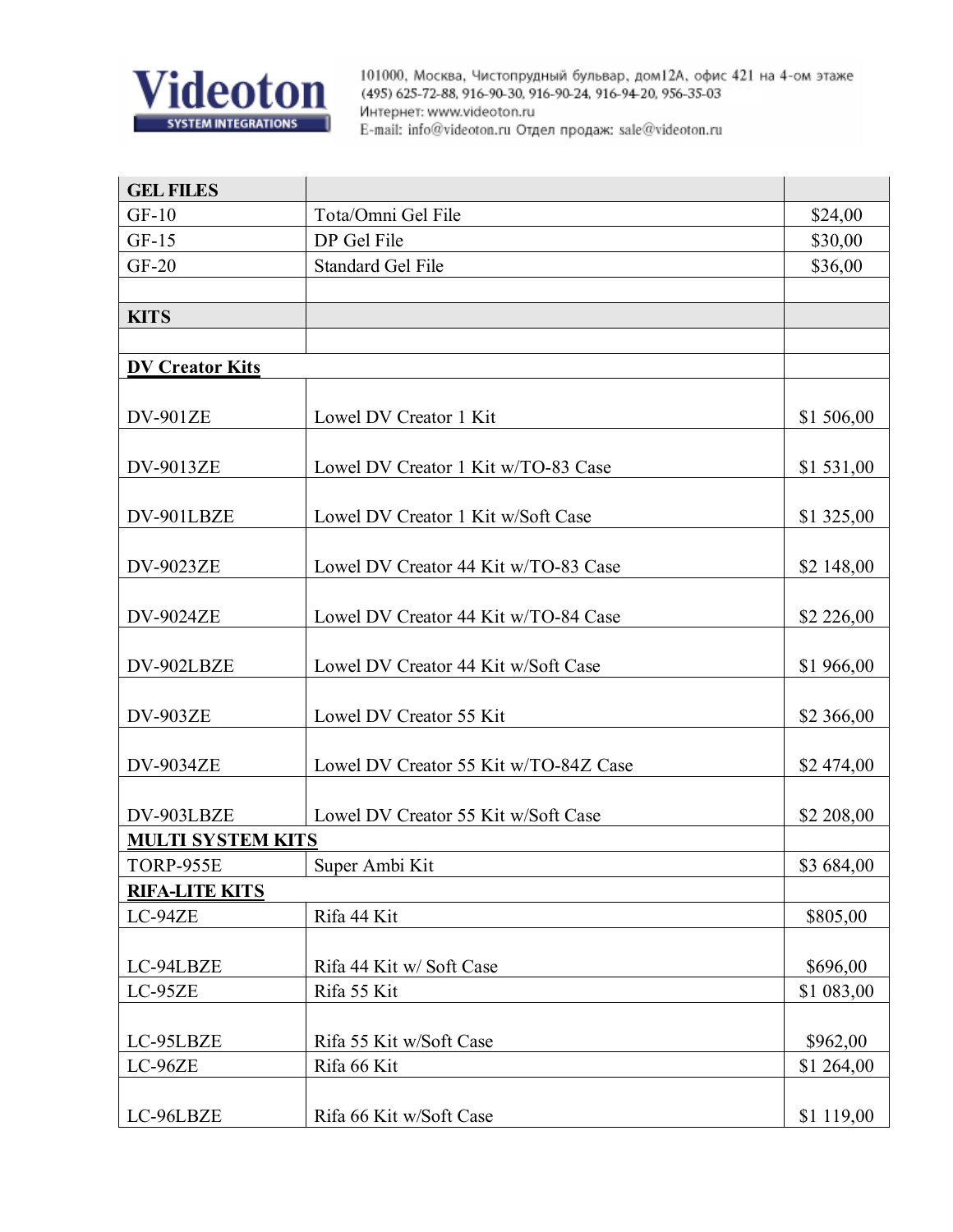![](_page_25_Picture_0.jpeg)

| LC-98ZE                   | Rifa 88 Kit                             | \$1 385,00 |
|---------------------------|-----------------------------------------|------------|
|                           |                                         |            |
| LC-98LBZE                 | Rifa 88 Kit w/Soft Case                 | \$1 240,00 |
| <b>Rifa System Plus</b>   |                                         |            |
| <b>Kits</b>               |                                         |            |
| <b>LCP-944E</b>           | Rifa Pro 44 Kit                         | \$1 204,00 |
|                           |                                         |            |
| LCP-944LBE                | Rifa Pro 44 Kit w/Soft Case             | \$1 083,00 |
| <b>LCP-955E</b>           | Rifa Pro 55 Kit                         | \$1 537,00 |
|                           |                                         |            |
| LCP-955LBE                | Rifa Pro 55 Kit w/Soft Case             | \$1 422,00 |
| <b>LCP-966E</b>           | Rifa Pro 66 Kit                         | \$1688,00  |
|                           |                                         |            |
| LCP-966LBE                | Rifa Pro 66 Kit w/Soft Case             | \$1 555,00 |
| <b>LCP-988E</b>           | Rifa Pro 88 Kit                         | \$1876,00  |
| LCP-988LBE                | Rifa Pro 88 Kit w/Soft Case             | \$1 736,00 |
|                           |                                         |            |
| <b>Rifa All Soft Kits</b> |                                         |            |
|                           |                                         |            |
| LC-94564E                 | Rifa Small Triple Soft Kit w/T0-84 Case | \$2 813,00 |
|                           |                                         |            |
| LC-94563E                 | Rifa Small Triple Soft Kit w/T0-83 Case | \$2 704,00 |
| LC-9456LBE                | Rifa Small Triple Soft Kit w/Soft Case  | \$2 541,00 |
| LC-9568E                  | Rifa Big Triple Soft Kit                | \$3 418,00 |
|                           |                                         |            |
| <b>ViP KITS</b>           |                                         |            |
| V1-90UZE                  | GO Easy-V Kit                           | \$938,00   |
|                           |                                         |            |
| V1-90U5ZE                 | GO Easy-V Kit w/GO-85 Case              | \$1 022,00 |
|                           |                                         |            |
| V1-90ULBZE                | GO Easy-V Kit w/LB-30 Soft Case         | \$853,00   |
| VP-98UZE                  | GO Intro-kit                            | \$1513,00  |
|                           |                                         |            |
| VP-98ULBZE                | GO Intro-kit w/Soft Case                | \$1 349,00 |
| <b>GO-92ZE</b>            | <b>GO Pro-visions Kit</b>               | \$1 029,00 |
|                           |                                         |            |
| GO-92LBZE                 | GO Pro-visions Kit w/Soft Case          | \$865,00   |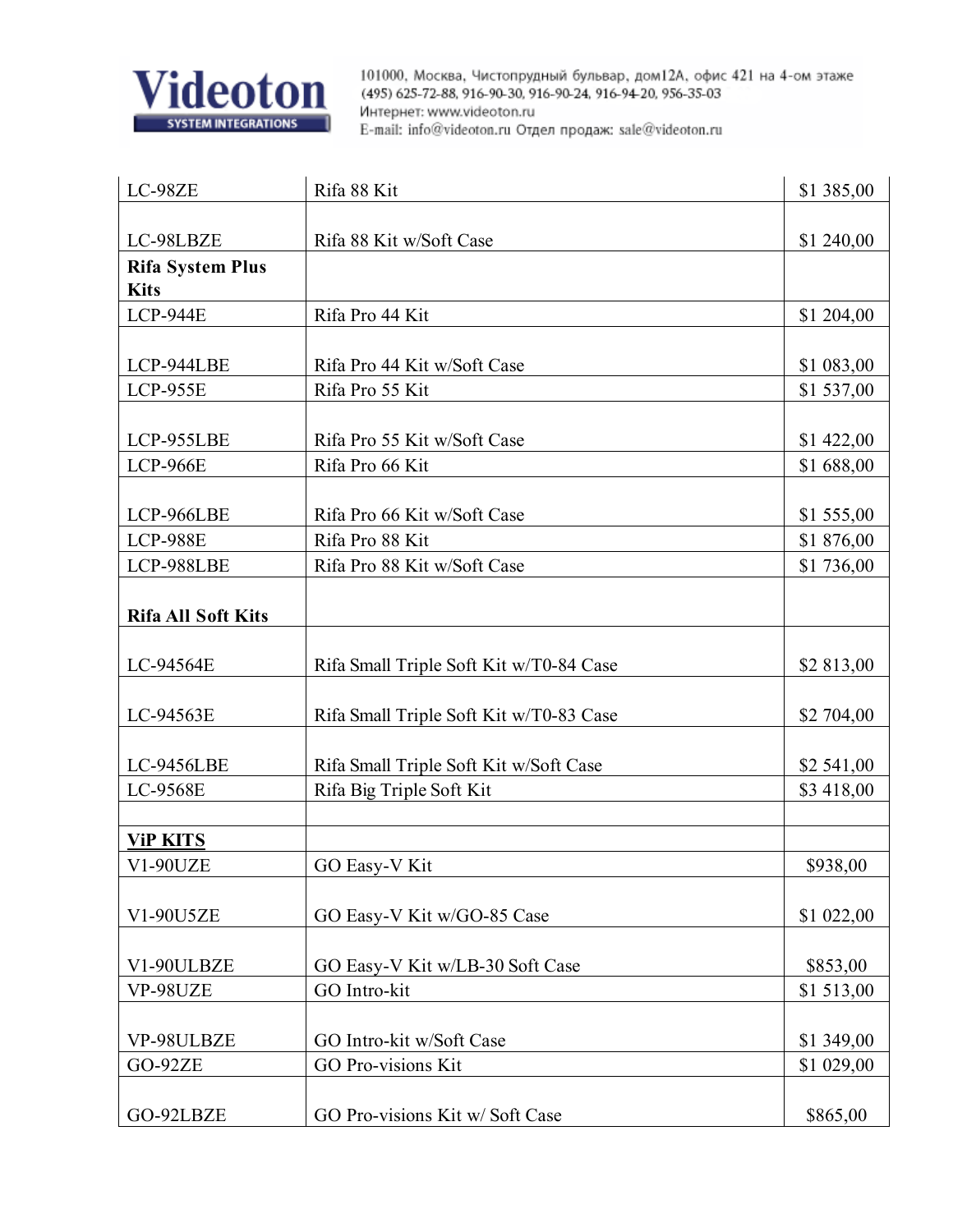![](_page_26_Picture_0.jpeg)

| VP-97UZE               | GO Jet Set Kit                  | \$1 446,00 |
|------------------------|---------------------------------|------------|
|                        |                                 |            |
| VP-97ULBZE             | GO Jet Set Kit w/Soft Case      | \$1 289,00 |
| P1-93UZE               | <b>GO All Pro Kit</b>           | \$1 567,00 |
|                        |                                 |            |
| P1-93ULBZE             | GO All Pro Kit/w Soft Case      | \$1 416,00 |
| <b>ViP System Plus</b> |                                 |            |
| <b>Kits</b>            |                                 |            |
| DVC-91E                | DV Core 250 Kit                 | \$1 664,00 |
|                        |                                 |            |
| <b>DVC-913E</b>        | DV Core 250 Kit w/TO-83 Case    | \$1688,00  |
|                        |                                 |            |
| DVC-91LBE              | DV Core 250 Kit w/Soft Case     | \$1 506,00 |
| DVC-92E                | DV Core 500 Kit                 | \$1 954,00 |
|                        |                                 |            |
| DVC-92LBE              | DV Core 500 Kit w/Soft Case     | \$1 785,00 |
| DVP-94E                | DV Pro 44 Kit                   | \$2 777,00 |
|                        |                                 |            |
| DVP-94LBE              | DV Pro 44 Kit w/Soft Case       | \$2 505,00 |
| DVP-95E                | DV Pro 55 Kit                   | \$3 019,00 |
|                        |                                 |            |
| DVP-95LBE              | DV Pro 55 Kit w/Soft Case       | \$2 765,00 |
|                        |                                 |            |
| <b>TOTA/OMNI KITS</b>  |                                 |            |
|                        |                                 |            |
| <b>Tota-light Kits</b> |                                 |            |
| <b>GO-95ZE</b>         | T/O GO 95 Kit                   | \$998,00   |
| <b>GO-952ZE</b>        | T/O GO 95 Kit w/T1-82 Tube Case | \$926,00   |
|                        |                                 |            |
| GO-95LBZE              | T/O GO 95 Kit w/Soft Case       | \$841,00   |
| T1-923ZE               | Trans-kit                       | \$1 446,00 |
| T1-923LBZE             | Trans-kit w/Soft Case           | \$1 301,00 |
|                        |                                 |            |
| <b>Omni-light Kits</b> |                                 |            |
| O1-92ZE                | <b>Action Kit</b>               | \$1 809,00 |
|                        |                                 |            |
| O1-923ZE               | Action Kit with TO-83 Case      | \$1 688,00 |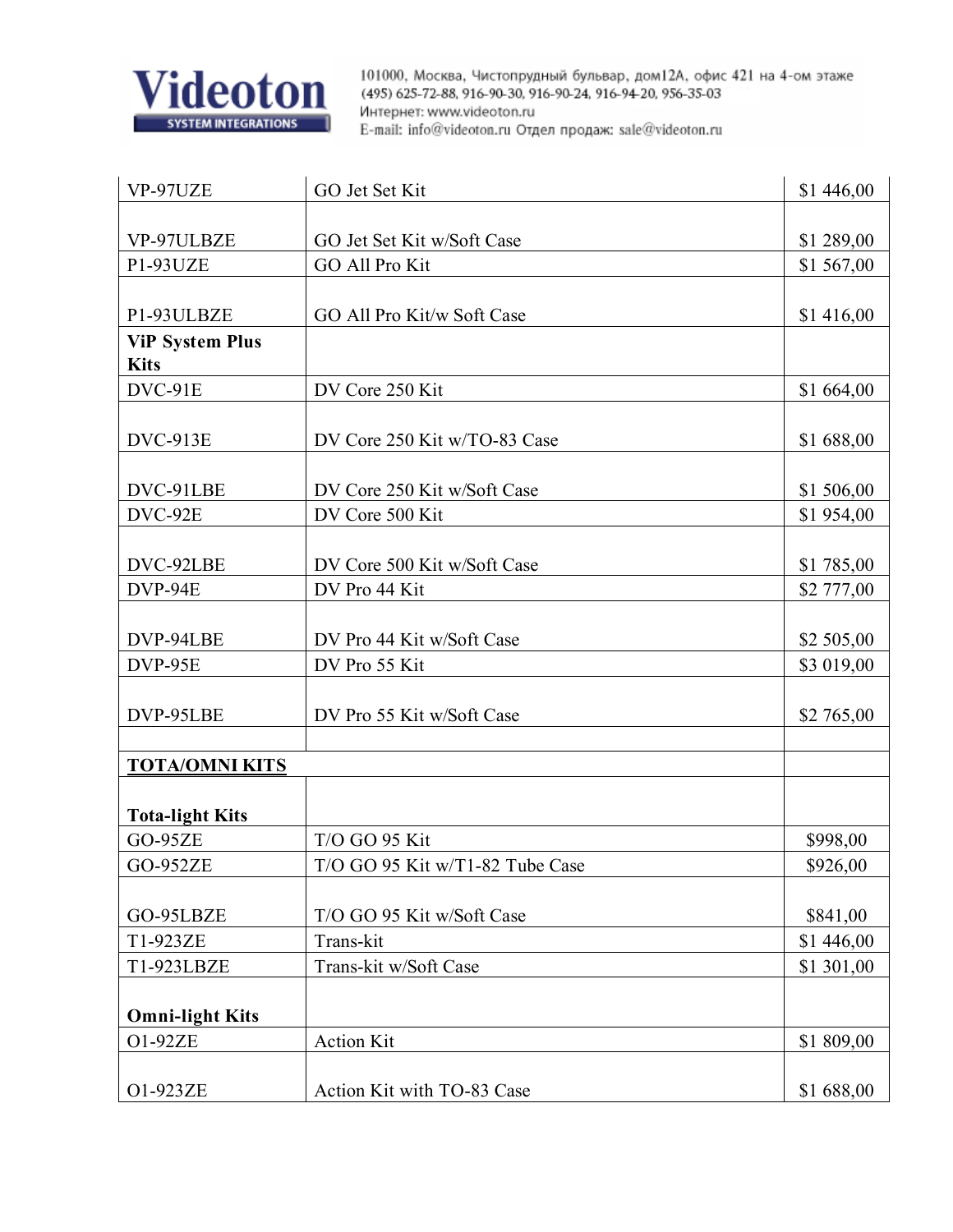![](_page_27_Picture_0.jpeg)

| O1-92LBZE               | <b>Action Kit w/Soft Case</b>      | \$1 543,00 |
|-------------------------|------------------------------------|------------|
| O1-93ZE                 | Omni 3 Kit                         | \$2 087,00 |
|                         |                                    |            |
| O1-93LBZE               | Omni 3 Kit w/Soft Case             | \$1 809,00 |
| O1-95ZE                 | Omni 4 Kit                         | \$2 329,00 |
| O1-953ZE                | Omni 4 Kit w/TO-83 Case            | \$2 136,00 |
| <b>GO-96ZE</b>          | T/O GO 96 Kit                      | \$1 264,00 |
|                         |                                    |            |
| GO-96LBZE               | T/O GO 96 Kit w/Soft Case          | \$1 095,00 |
|                         |                                    |            |
| <b>Tota/Omni Kits</b>   |                                    |            |
| <b>GO-97ZE</b>          | T/O GO 97 Kit                      | \$1 482,00 |
|                         |                                    |            |
| GO-97LBZE               | T/O GO 97 Kit w/Soft Case          | \$1 325,00 |
| <b>GO-98ZE</b>          | T/O GO 98 Kit                      | \$1 634,00 |
|                         |                                    |            |
| GO-98LBZE               | T/O GO 98 Kit w/Soft Case          | \$1 482,00 |
| TO-95ZE                 | Ambi Kit                           | \$2 620,00 |
| TO-96ZE                 | Solo Kit                           | \$4 054,00 |
|                         |                                    |            |
| <b>TO-973ZE</b>         | Basically 3 Kit w/TO-83 Case       | \$1 543,00 |
|                         |                                    |            |
| TO-973LBZE              | Basically 3 Kit w/Soft Case        | \$1 385,00 |
|                         |                                    |            |
| <b>TO-983ZE</b>         | Elemental Kit w/TO-83 Case         | \$1 664,00 |
| TO-98LBZE               | Elemental Kit w/Soft Case          | \$1 513,00 |
|                         |                                    |            |
| <b>Tota/Omni System</b> |                                    |            |
| <b>Plus Kits</b>        |                                    |            |
|                         |                                    |            |
| <b>TOR-943E</b>         | Tota/Omni Core 44 Kit w/TO-83 Case | \$1 918,00 |
|                         |                                    |            |
| TOR-94LBE               | Tota/Omni Core 44 Kit w/Soft Case  | \$1 755,00 |
|                         |                                    |            |
| TOR-95ZE                | Tota/Omni Core 55 Kit              | \$2 239,00 |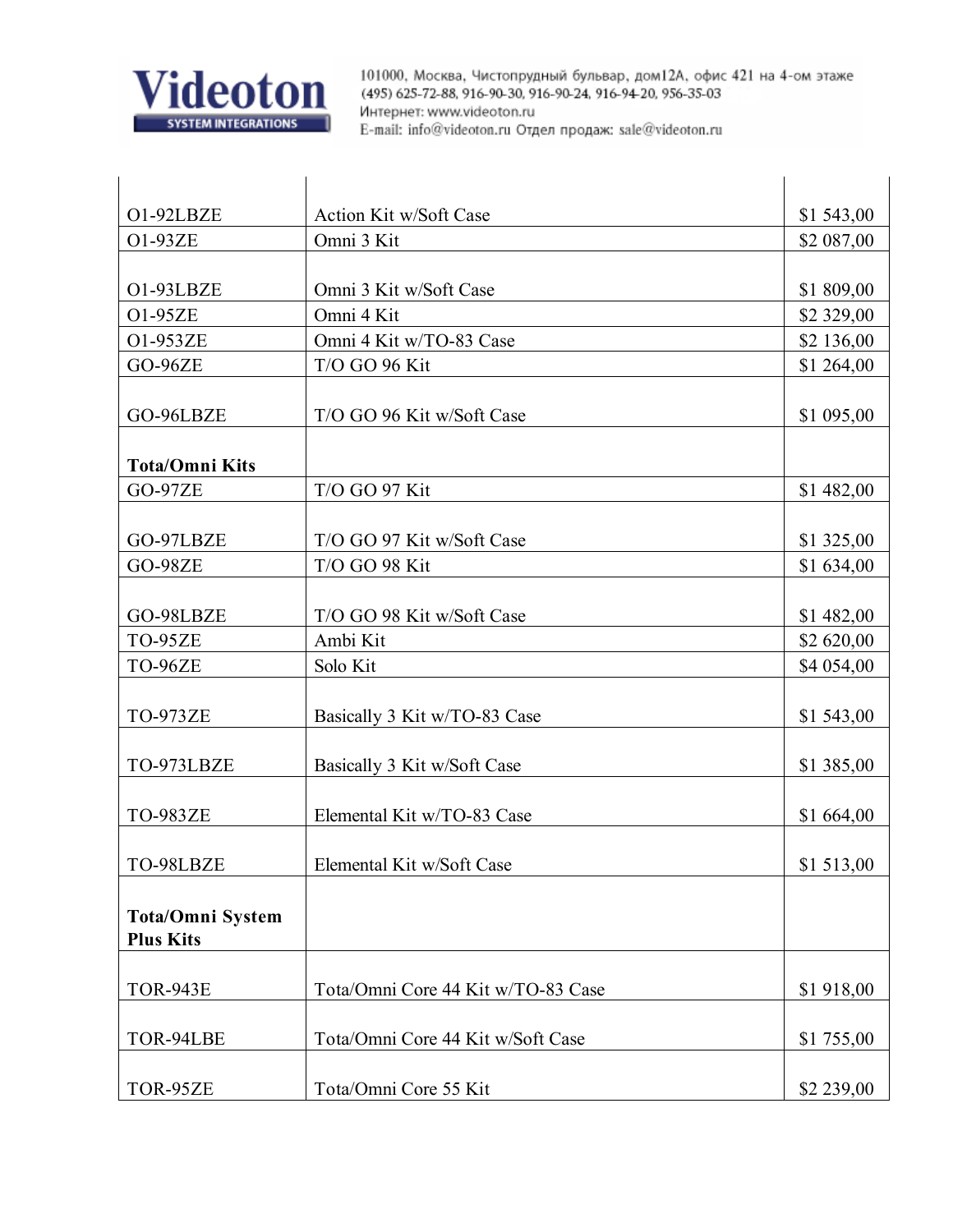![](_page_28_Picture_0.jpeg)

| TOR-95LBZE                 | Tota/Omni Core 55 Kit w/Soft Case       | \$2 087,00 |
|----------------------------|-----------------------------------------|------------|
|                            |                                         |            |
| <b>DP KITS</b>             |                                         |            |
|                            |                                         |            |
| D2-93ZE                    | DP 3 Kit                                | \$2 239,00 |
| D2-94ZE                    | DP 4 Kit                                | \$2 777,00 |
| D2-97ZE                    | Close Quarters Kit                      | \$3 116,00 |
| DPT-93ZE                   | DP3 Jr. Kit                             | \$2 474,00 |
|                            |                                         |            |
|                            |                                         |            |
| <b>DP System Plus Kits</b> |                                         |            |
| DPT-90ZE                   | Mini-DP&T Kit                           | \$1 773,00 |
| $D2-96ZE$                  | DP Super Remote Kit                     | \$3 624,00 |
| DPR-95ZE                   | DP Core 95 Kit                          | \$2 571,00 |
| DPR-96ZE                   | DP Core 96 Kit                          | \$2 692,00 |
| DPR-98ZE                   | DP Core 98 Kit                          | \$2 898,00 |
|                            |                                         |            |
|                            |                                         |            |
| <b>CASELITE KITS</b>       |                                         |            |
|                            |                                         |            |
| CF-92TUE                   | Caselite2 Tungsten Kit                  | \$1 506,00 |
| CF-92DAE                   | Caselite2 Daylight Kit                  | \$1 506,00 |
| CF-94TUE                   | Caselite4 Tungsten Kit                  | \$1 990,00 |
| CF-94DAE                   | Caselite4 Daylight Kit                  | \$1 990,00 |
|                            |                                         |            |
| <b>LOWELSCANDLES KIT</b>   |                                         |            |
|                            |                                         |            |
|                            |                                         |            |
| LSF-92DAE                  | Lowel Scandles Two Light Kit (Daylight) | \$4 047,00 |
|                            |                                         |            |
| LSF-92TUE                  | Lowel Scandles Two Light Kit (Tungsten) | \$4 047,00 |
|                            |                                         |            |
| <b>LAMPS &amp;</b>         |                                         |            |
| <b>LAMPAKS</b>             |                                         |            |
|                            |                                         |            |
| <b>TUNGSTEN/HALOGEN</b>    |                                         |            |
|                            |                                         |            |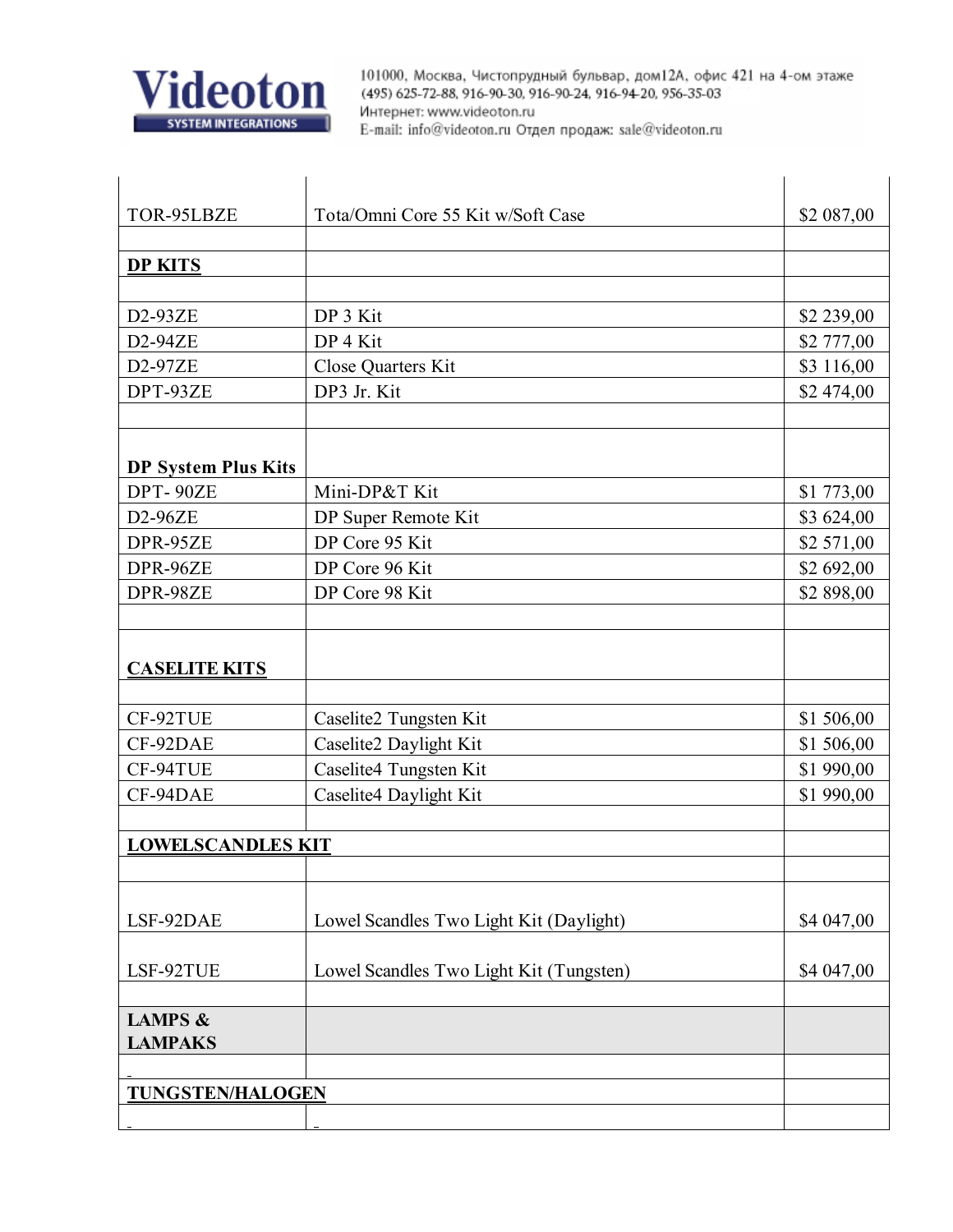![](_page_29_Picture_0.jpeg)

| <b>Pro-light Lamps</b>  |                                                |         |
|-------------------------|------------------------------------------------|---------|
|                         |                                                |         |
| <b>GCB</b>              | Pro-light Lamp (30V, 200W, 3200K)              | \$25,00 |
| GCC                     | Pro-light Lamp (12V, 100W, 3200K)              | \$21,00 |
|                         |                                                |         |
| JC14.5V-50WC            | Pro-light Lamp (12/14V, 50W, 3200K)            | \$31,00 |
| GLF/P44                 | Pro-light Lamp (230V, 235W, 3200K)             | \$31,00 |
| i-light & id-light      |                                                |         |
| <b>Lamps</b>            |                                                |         |
|                         |                                                |         |
| $i-100$                 | i-light & id-light Lamp (12/14V, 100W, 3200 K  | \$21,00 |
|                         |                                                |         |
| $i-55$                  | i-light & id-light Lamp $(12/14V, 55W, 3200K)$ | \$15,00 |
| <b>V-light Lamps</b>    |                                                |         |
|                         |                                                |         |
| $V1-240/50$             | V-light Lamp (240/250V, 500W, 3150K)           | \$25,00 |
| <b>Tota-light Lamps</b> |                                                |         |
|                         |                                                |         |
| <b>EMF</b>              | Tota-light Lamp (240V, 800W, 3200K)            | \$31,00 |
| <b>Omni-light Lamps</b> |                                                |         |
|                         |                                                |         |
| <b>EYL</b>              | Omni-light Lamp (12V, 100W, 3200K)             | \$28,00 |
| <b>DYG</b>              | Omni-light Lamp (30V, 250W, 3400K)             | \$38,00 |
|                         |                                                |         |
| JCD230V-300WC           | Omni-light Lamp (230V, 300w, 3200K)            | \$38,00 |
|                         |                                                |         |
| JCD240V-500WC           | Omni-light Lamp (240V, 500w, 3200K)            | \$38,00 |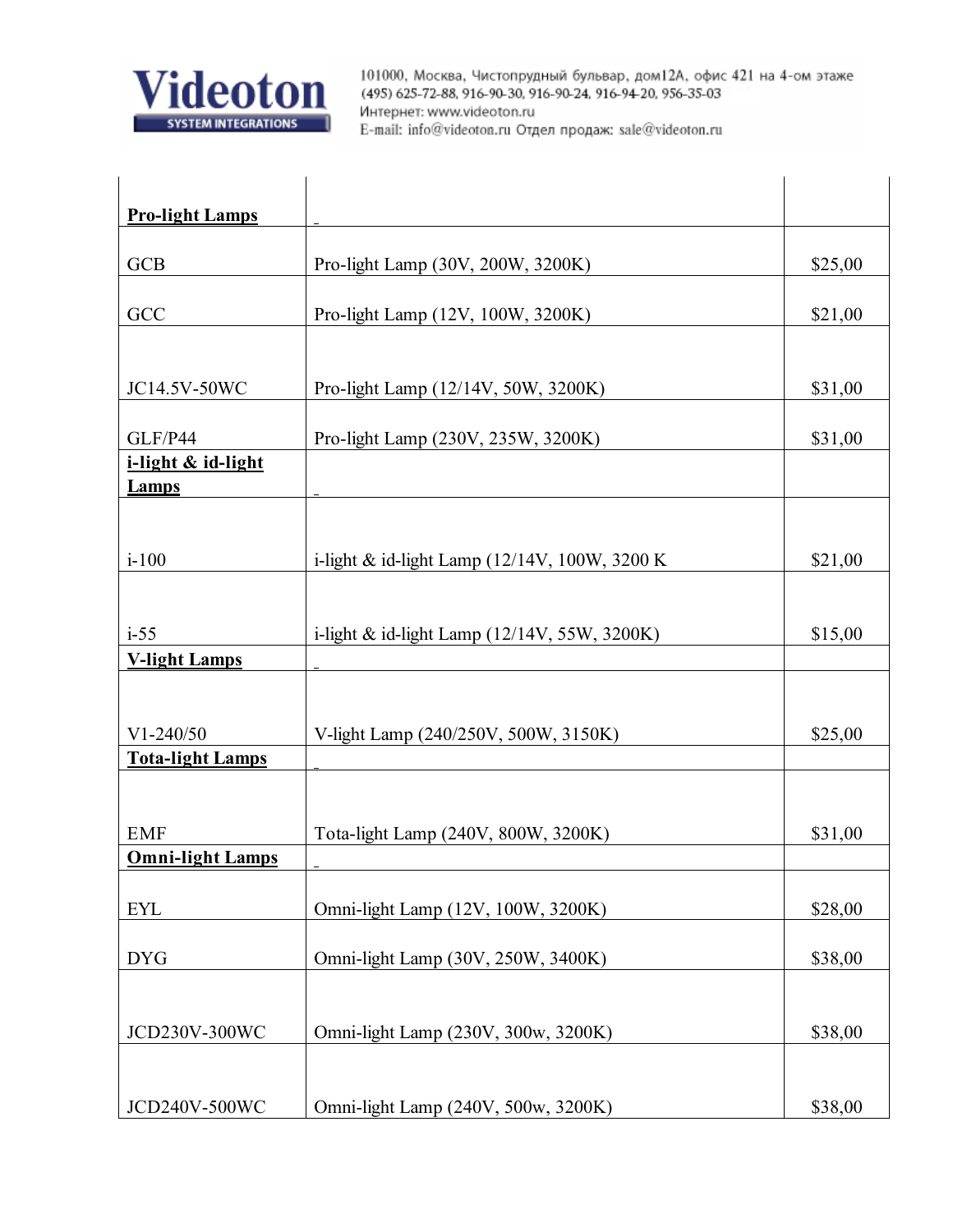![](_page_30_Picture_0.jpeg)

| <b>DP-light Lamps</b>  |                                      |         |
|------------------------|--------------------------------------|---------|
|                        |                                      |         |
| <b>JCV220V-500WBM</b>  | DP-light Lamp (220V, 500W, 3000K)    | \$44,00 |
| JCV240V-500WBM         | DP-light Lamp (240V, 500W, 3000K)    | \$44,00 |
| <b>FKR/230</b>         | DP-light Lamp (230V, 650W, 3100K)    | \$68,00 |
| FEP/230                | DP-light Lamp (240V, 1000W, 3200K)   |         |
| <b>Rifa-lite Lamps</b> |                                      | \$51,00 |
|                        |                                      |         |
|                        |                                      |         |
| JC14.5V-50WC           | Rifa-light Lamp (12/14V, 50W, 3200K) | \$31,00 |
|                        |                                      |         |
| GCC                    | Rifa-light Lamp (12V, 100W, 3200K)   | \$21,00 |
|                        |                                      |         |
| <b>GCB</b>             | Rifa-light Lamp (30V, 200W, 3200K)   | \$25,00 |
|                        |                                      |         |
| GLF/P44                | Rifa-light Lamp (230V, 235W, 3200K)  | \$31,00 |
|                        |                                      |         |
|                        |                                      |         |
| CP/97                  | Rifa-light Lamp (230V, 300W, 3200K)  | \$31,00 |
|                        |                                      |         |
| <b>JCV220V-500WBM</b>  | Rifa-light Lamp (220V, 500W, 3000K)  | \$44,00 |
|                        |                                      |         |
|                        |                                      |         |
| JCV240V-500WBM         | Rifa-light Lamp (240V, 500W, 3000K)  | \$44,00 |
|                        |                                      |         |
|                        |                                      |         |
| <b>FKR/230</b>         | Rifa-light Lamp (230V, 650W, 3100K)  | \$68,00 |
|                        |                                      |         |
| FEP/230                | Rifa-light Lamp (240V, 1000W, 3200K) | \$51,00 |
|                        |                                      |         |
| <b>Fren-L Lamps</b>    |                                      |         |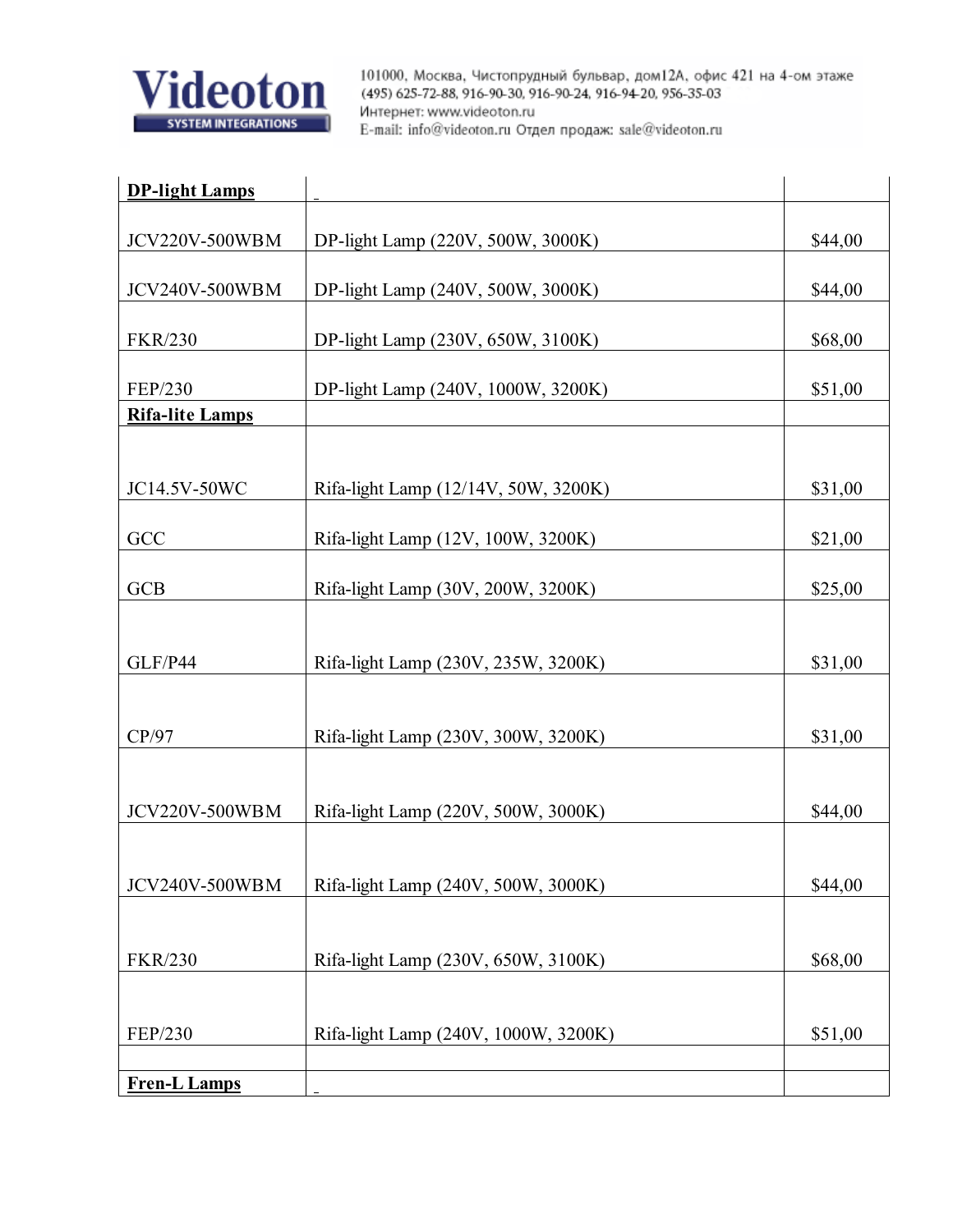![](_page_31_Picture_0.jpeg)

| <b>FSL</b>                       | 220/30v, 300w, 3200K, 150 hr.                   | \$44,00 |  |
|----------------------------------|-------------------------------------------------|---------|--|
|                                  |                                                 |         |  |
| <b>FSK</b>                       | 240/50, 300w, 3200K, 150 hr.                    | \$44,00 |  |
| <b>FRH</b>                       | 220v/500w, 3200K, 150hr.                        | \$53,00 |  |
|                                  |                                                 |         |  |
| <b>FRJ</b>                       | 240v/500w, 3200K, 150 hr.                       | \$56,00 |  |
|                                  |                                                 |         |  |
| <b>FRL</b>                       | 220v/650w, 3200K, 150 hr.                       | \$69,00 |  |
| <b>FRM</b>                       | 240v/650w, 3200K, 150 hr.                       | \$69,00 |  |
|                                  |                                                 |         |  |
| <b>FLOURESCENT LAMPS</b>         |                                                 |         |  |
|                                  |                                                 |         |  |
|                                  |                                                 |         |  |
| <b>Lowel Ego Lamps</b>           |                                                 |         |  |
|                                  |                                                 |         |  |
| $E1-27$                          | Lowel Ego Lamp (27W, 120V, 5500K)               | \$25,00 |  |
|                                  |                                                 |         |  |
|                                  |                                                 |         |  |
| E1-25E                           | Lowel Ego Lamp (25W, 220/240V, 5500K)           | \$25,00 |  |
| <b>Rifa eX Flourescent Lamps</b> |                                                 |         |  |
| E1-27E                           | Rifa eX Lamp (25W; 220/240V; 5500K)             | \$25,00 |  |
| <b>LowelScandles Lamps</b>       |                                                 |         |  |
| LSF-24DA                         | LowelScandles Lamp (Standard 24W, 12" Daylight) | \$28,00 |  |
|                                  |                                                 |         |  |
|                                  |                                                 |         |  |
| LSF-24TU                         | LowelScandles Lamp (Standard 24W, 12" Tungsten) | \$28,00 |  |
|                                  |                                                 |         |  |
| LSF-18DA                         | LowelScandles Lamp (Special 18W, 8" Daylight)   | \$28,00 |  |
|                                  |                                                 |         |  |
|                                  |                                                 |         |  |
| LSF-18TU                         | LowelScandles Lamp (Special 18W, 8" Tungsten)   | \$28,00 |  |
|                                  |                                                 |         |  |